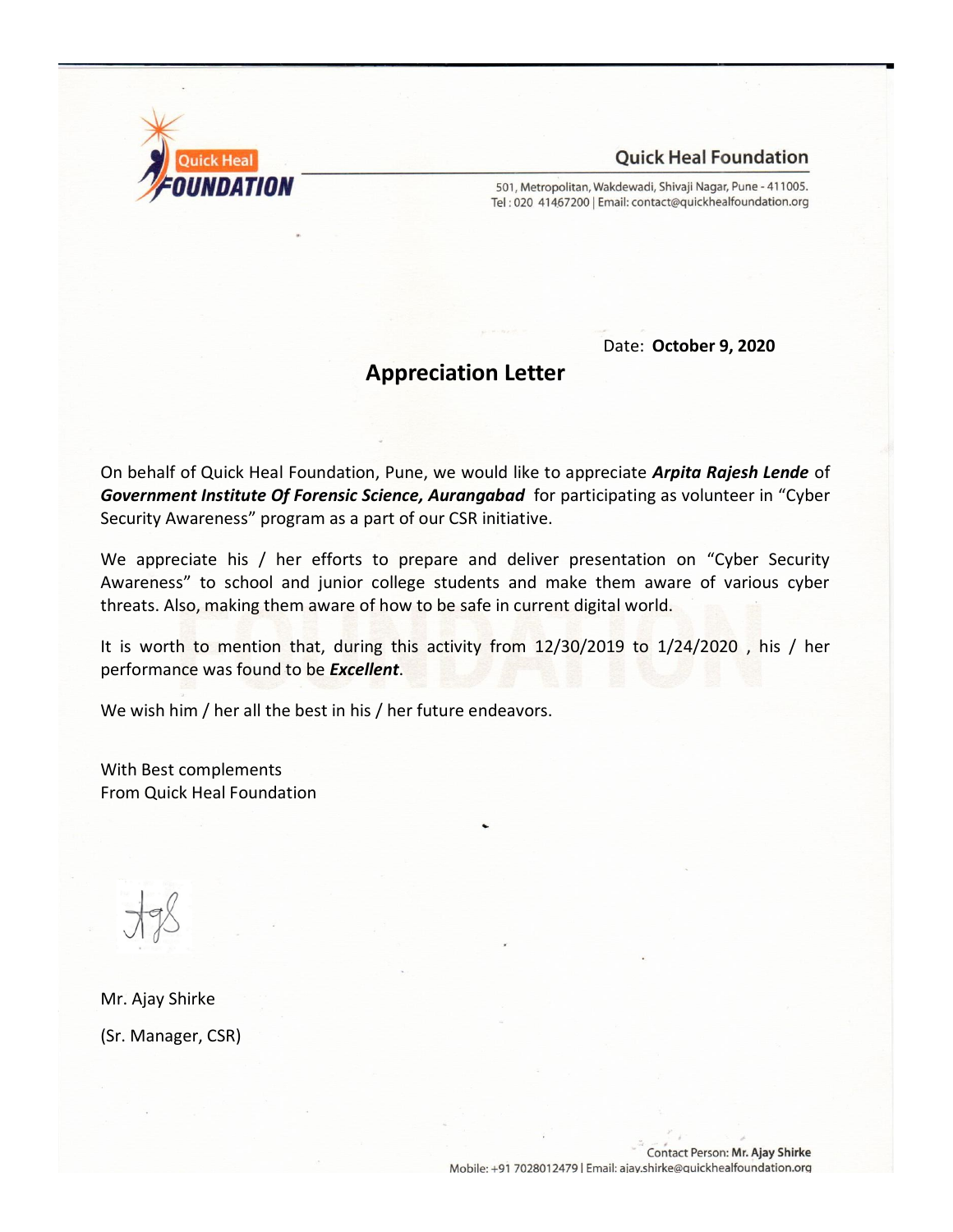

501, Metropolitan, Wakdewadi, Shivaji Nagar, Pune - 411005. Tel: 020 41467200 | Email: contact@quickhealfoundation.org

Date: **October 9, 2020**

# **Appreciation Letter**

On behalf of Quick Heal Foundation, Pune, we would like to appreciate *Nihkil Vijay Rathod* of *Government Institute Of Forensic Science, Aurangabad* for participating as volunteer in "Cyber Security Awareness" program as a part of our CSR initiative.

We appreciate his / her efforts to prepare and deliver presentation on "Cyber Security Awareness" to school and junior college students and make them aware of various cyber threats. Also, making them aware of how to be safe in current digital world.

It is worth to mention that, during this activity from 12/30/2019 to 1/24/2020 , his / her performance was found to be *Excellent*.

We wish him / her all the best in his / her future endeavors.

With Best complements From Quick Heal Foundation

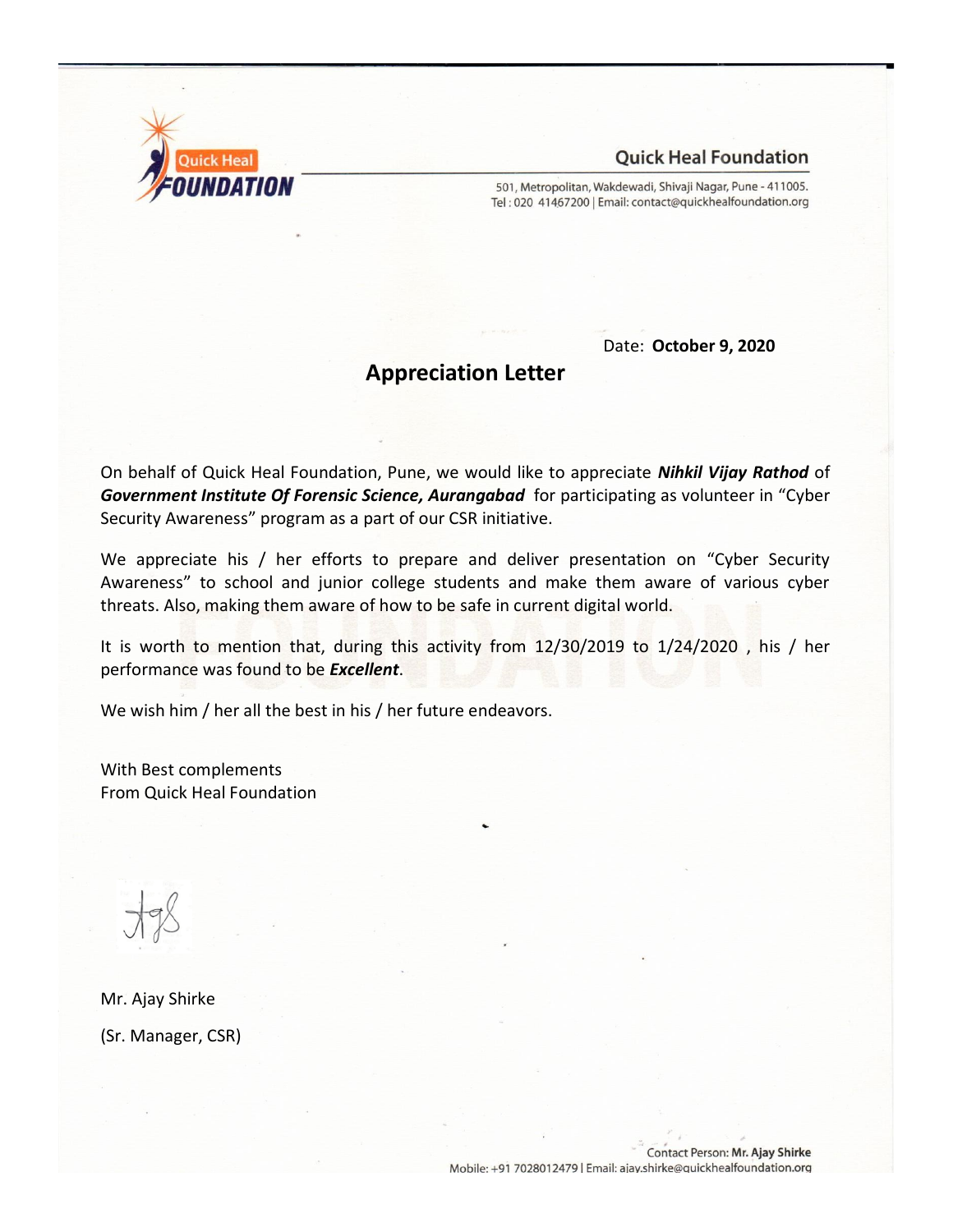

501, Metropolitan, Wakdewadi, Shivaji Nagar, Pune - 411005. Tel: 020 41467200 | Email: contact@quickhealfoundation.org

Date: **October 9, 2020**

# **Appreciation Letter**

On behalf of Quick Heal Foundation, Pune, we would like to appreciate *Vishakha Devananadrao Bramhane* of *Government Institute Of Forensic Science, Aurangabad* for participating as volunteer in "Cyber Security Awareness" program as a part of our CSR initiative.

We appreciate his / her efforts to prepare and deliver presentation on "Cyber Security Awareness" to school and junior college students and make them aware of various cyber threats. Also, making them aware of how to be safe in current digital world.

It is worth to mention that, during this activity from 12/30/2019 to 1/24/2020 , his / her performance was found to be *Excellent*.

We wish him / her all the best in his / her future endeavors.

With Best complements From Quick Heal Foundation

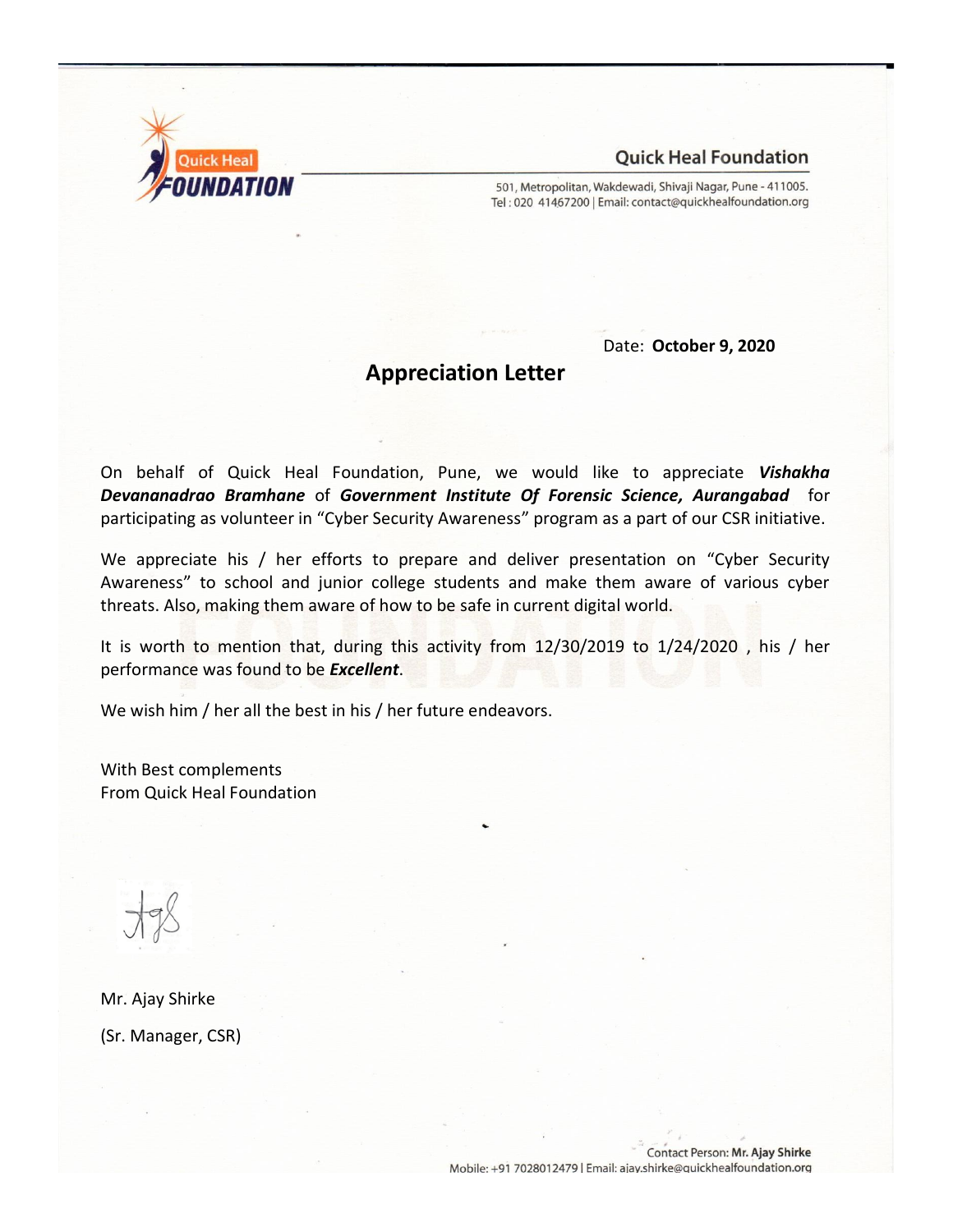

501, Metropolitan, Wakdewadi, Shivaji Nagar, Pune - 411005. Tel: 020 41467200 | Email: contact@quickhealfoundation.org

Date: **October 9, 2020**

# **Appreciation Letter**

On behalf of Quick Heal Foundation, Pune, we would like to appreciate *Kedareshwar Anilrao Sapakal* of *Government Institute Of Forensic Science, Aurangabad* for participating as volunteer in "Cyber Security Awareness" program as a part of our CSR initiative.

We appreciate his / her efforts to prepare and deliver presentation on "Cyber Security Awareness" to school and junior college students and make them aware of various cyber threats. Also, making them aware of how to be safe in current digital world.

It is worth to mention that, during this activity from 12/30/2019 to 1/24/2020 , his / her performance was found to be *Excellent*.

We wish him / her all the best in his / her future endeavors.

With Best complements From Quick Heal Foundation

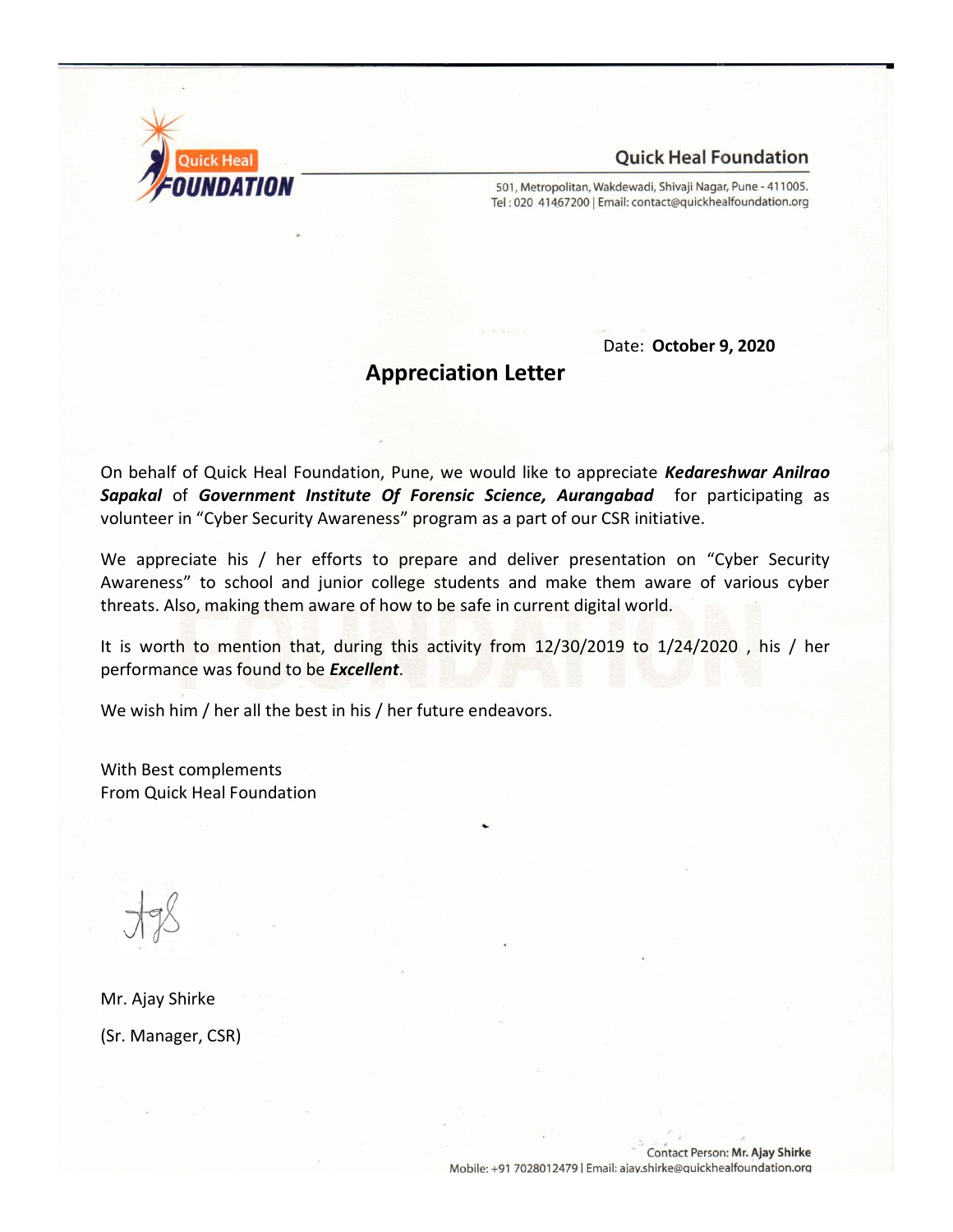

501, Metropolitan, Wakdewadi, Shivaji Nagar, Pune - 411005. Tel: 020 41467200 | Email: contact@quickhealfoundation.org

Date: **October 9, 2020**

# **Appreciation Letter**

On behalf of Quick Heal Foundation, Pune, we would like to appreciate *Aishwarya Ashok Bhandare* of *Government Institute Of Forensic Science, Aurangabad* for participating as volunteer in "Cyber Security Awareness" program as a part of our CSR initiative.

We appreciate his / her efforts to prepare and deliver presentation on "Cyber Security Awareness" to school and junior college students and make them aware of various cyber threats. Also, making them aware of how to be safe in current digital world.

It is worth to mention that, during this activity from 12/30/2019 to 1/24/2020 , his / her performance was found to be *Excellent*.

We wish him / her all the best in his / her future endeavors.

With Best complements From Quick Heal Foundation

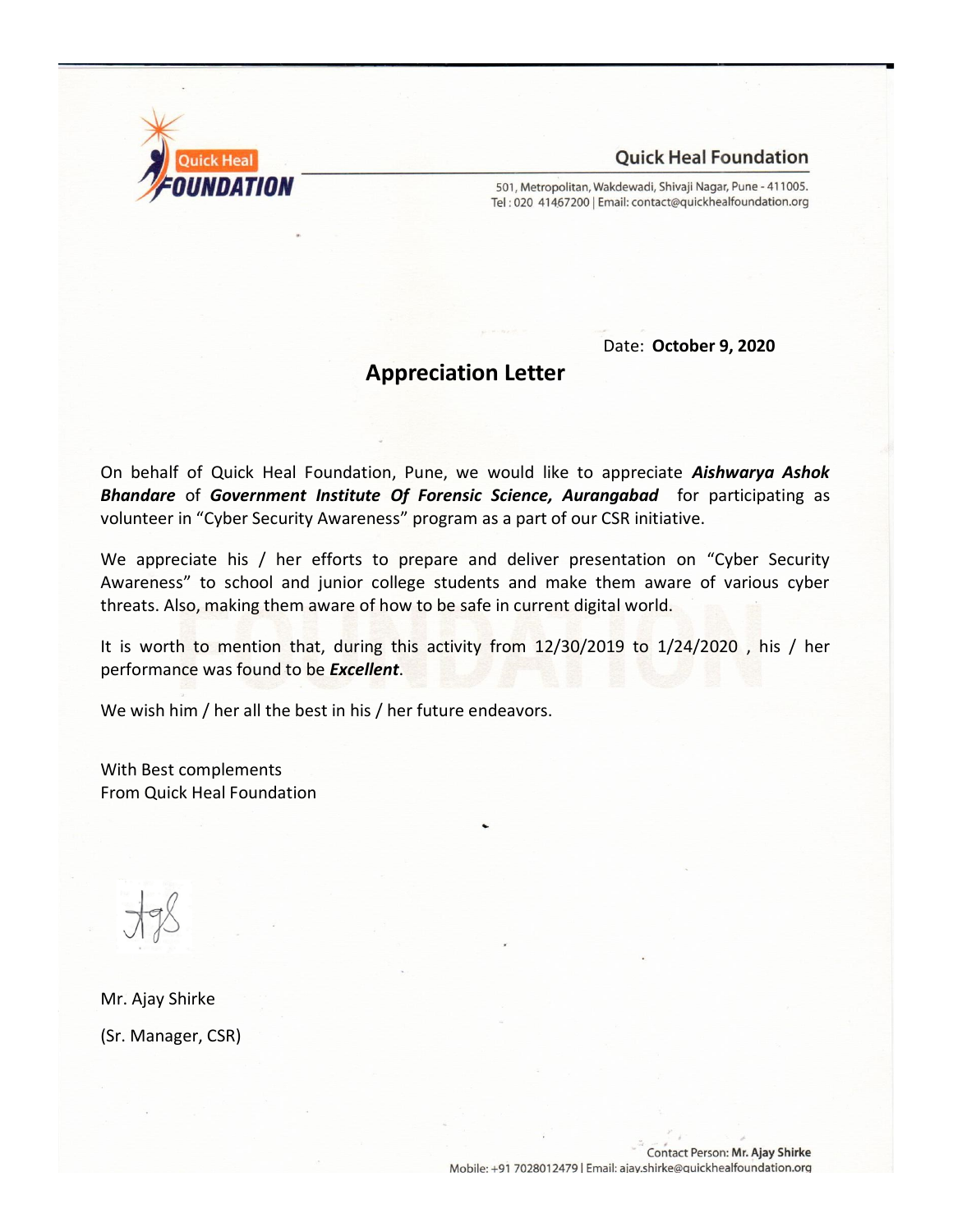

501, Metropolitan, Wakdewadi, Shivaji Nagar, Pune - 411005. Tel: 020 41467200 | Email: contact@quickhealfoundation.org

Date: **October 9, 2020**

# **Appreciation Letter**

On behalf of Quick Heal Foundation, Pune, we would like to appreciate *Mithun Bandu Pawar* of *Government Institute Of Forensic Science, Aurangabad* for participating as volunteer in "Cyber Security Awareness" program as a part of our CSR initiative.

We appreciate his / her efforts to prepare and deliver presentation on "Cyber Security Awareness" to school and junior college students and make them aware of various cyber threats. Also, making them aware of how to be safe in current digital world.

It is worth to mention that, during this activity from 12/30/2019 to 1/24/2020 , his / her performance was found to be *Excellent*.

We wish him / her all the best in his / her future endeavors.

With Best complements From Quick Heal Foundation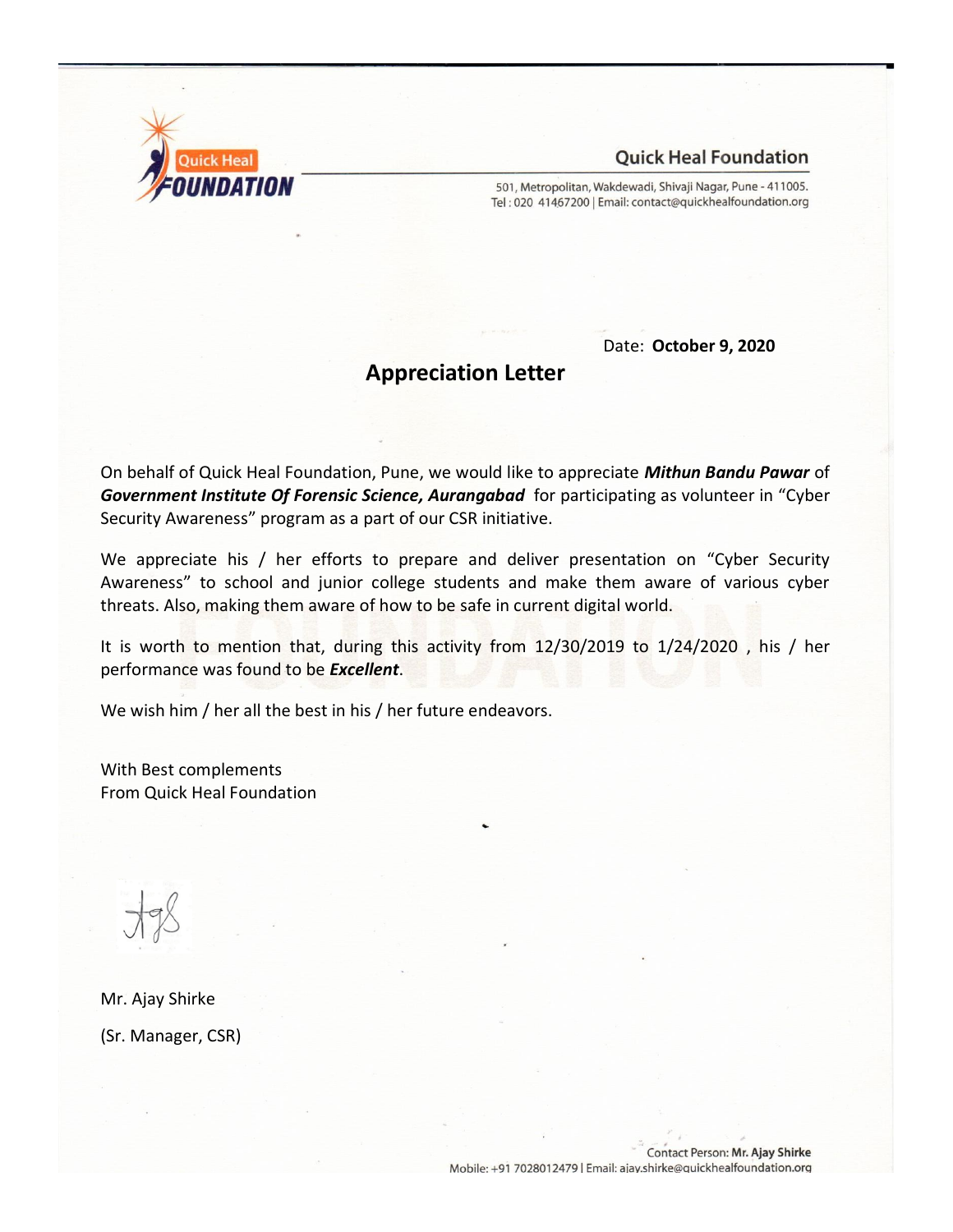

501, Metropolitan, Wakdewadi, Shivaji Nagar, Pune - 411005. Tel: 020 41467200 | Email: contact@quickhealfoundation.org

Date: **October 9, 2020**

# **Appreciation Letter**

On behalf of Quick Heal Foundation, Pune, we would like to appreciate *Tejas Haribhau Khanpate* of *Government Institute Of Forensic Science, Aurangabad* for participating as volunteer in "Cyber Security Awareness" program as a part of our CSR initiative.

We appreciate his / her efforts to prepare and deliver presentation on "Cyber Security Awareness" to school and junior college students and make them aware of various cyber threats. Also, making them aware of how to be safe in current digital world.

It is worth to mention that, during this activity from 12/30/2019 to 1/24/2020 , his / her performance was found to be *Excellent*.

We wish him / her all the best in his / her future endeavors.

With Best complements From Quick Heal Foundation

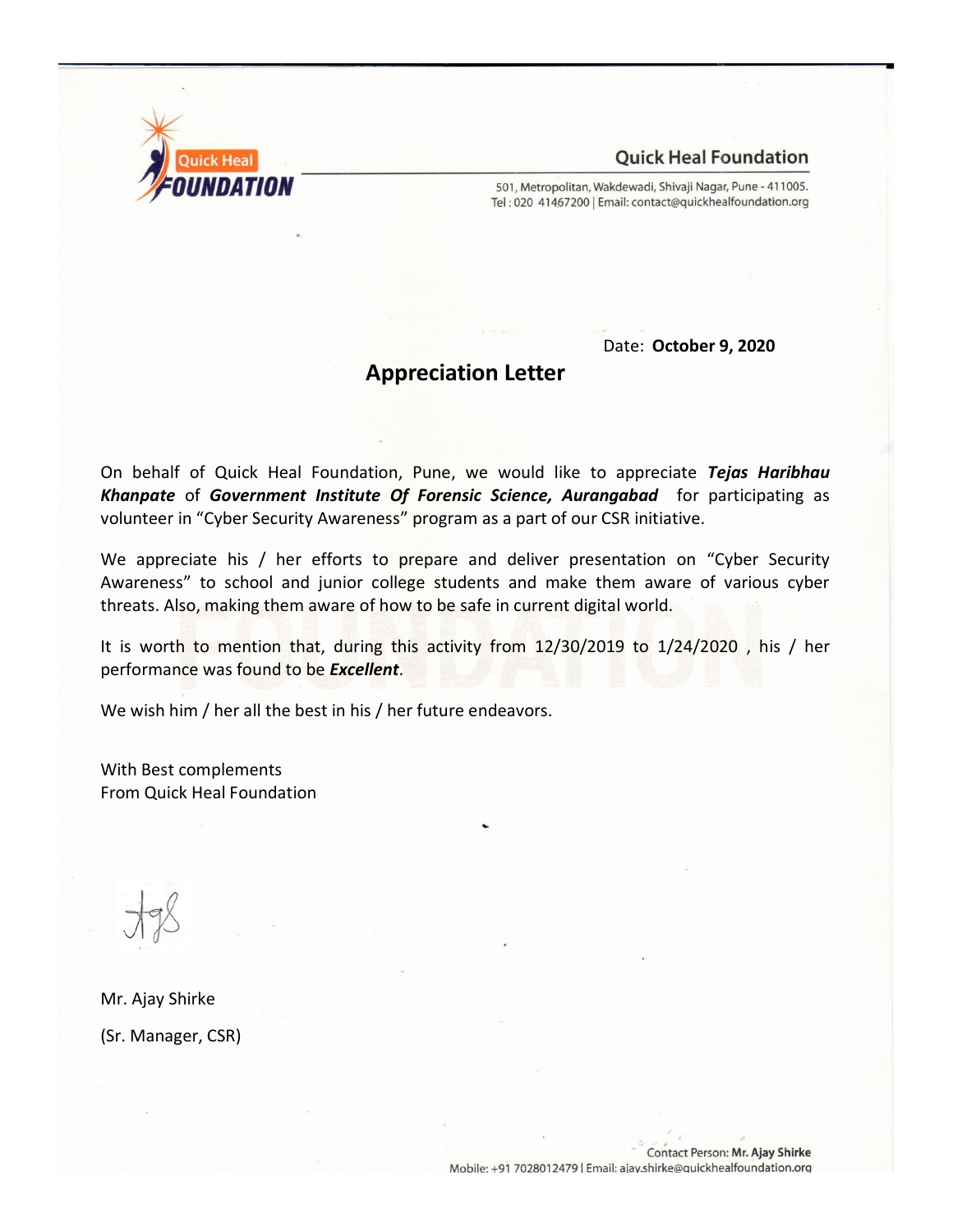

501, Metropolitan, Wakdewadi, Shivaji Nagar, Pune - 411005. Tel: 020 41467200 | Email: contact@quickhealfoundation.org

Date: **October 9, 2020**

# **Appreciation Letter**

On behalf of Quick Heal Foundation, Pune, we would like to appreciate *Swaroop Sanjay Sonone* of *Government Institute Of Forensic Science, Aurangabad* for participating as volunteer in "Cyber Security Awareness" program as a part of our CSR initiative.

We appreciate his / her efforts to prepare and deliver presentation on "Cyber Security Awareness" to school and junior college students and make them aware of various cyber threats. Also, making them aware of how to be safe in current digital world.

It is worth to mention that, during this activity from 12/30/2019 to 1/24/2020 , his / her performance was found to be *Excellent*.

We wish him / her all the best in his / her future endeavors.

With Best complements From Quick Heal Foundation

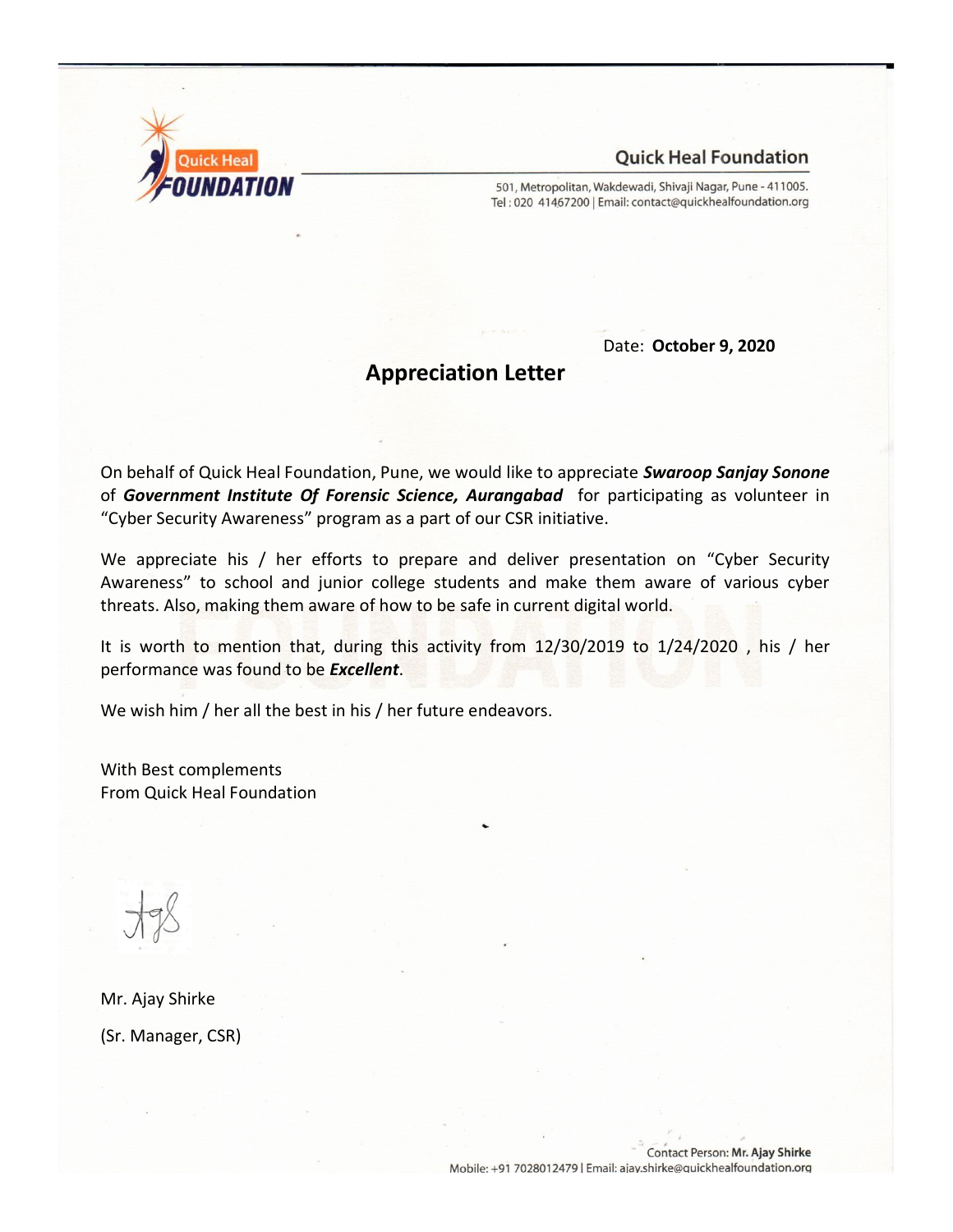

501, Metropolitan, Wakdewadi, Shivaji Nagar, Pune - 411005. Tel: 020 41467200 | Email: contact@quickhealfoundation.org

Date: **October 9, 2020**

# **Appreciation Letter**

On behalf of Quick Heal Foundation, Pune, we would like to appreciate *Priyanka Devidas Gadekar* of *Government Institute Of Forensic Science, Aurangabad* for participating as volunteer in "Cyber Security Awareness" program as a part of our CSR initiative.

We appreciate his / her efforts to prepare and deliver presentation on "Cyber Security Awareness" to school and junior college students and make them aware of various cyber threats. Also, making them aware of how to be safe in current digital world.

It is worth to mention that, during this activity from 12/30/2019 to 1/24/2020 , his / her performance was found to be *Excellent*.

We wish him / her all the best in his / her future endeavors.

With Best complements From Quick Heal Foundation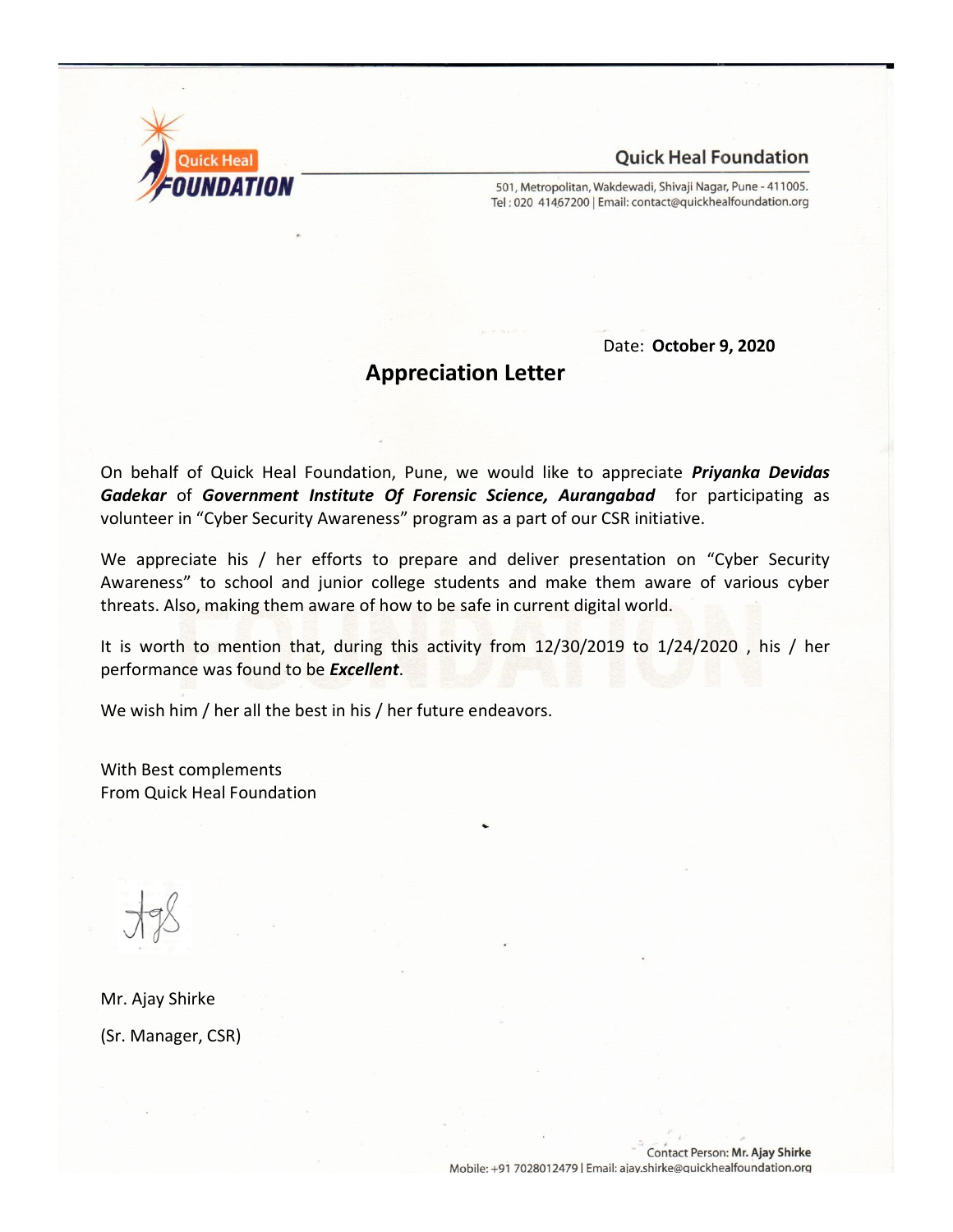

501, Metropolitan, Wakdewadi, Shivaji Nagar, Pune - 411005. Tel: 020 41467200 | Email: contact@quickhealfoundation.org

Date: **October 9, 2020**

# **Appreciation Letter**

On behalf of Quick Heal Foundation, Pune, we would like to appreciate *Shital Narendra Patil* of *Government Institute Of Forensic Science, Aurangabad* for participating as volunteer in "Cyber Security Awareness" program as a part of our CSR initiative.

We appreciate his / her efforts to prepare and deliver presentation on "Cyber Security Awareness" to school and junior college students and make them aware of various cyber threats. Also, making them aware of how to be safe in current digital world.

It is worth to mention that, during this activity from 12/30/2019 to 1/24/2020 , his / her performance was found to be *Excellent*.

We wish him / her all the best in his / her future endeavors.

With Best complements From Quick Heal Foundation

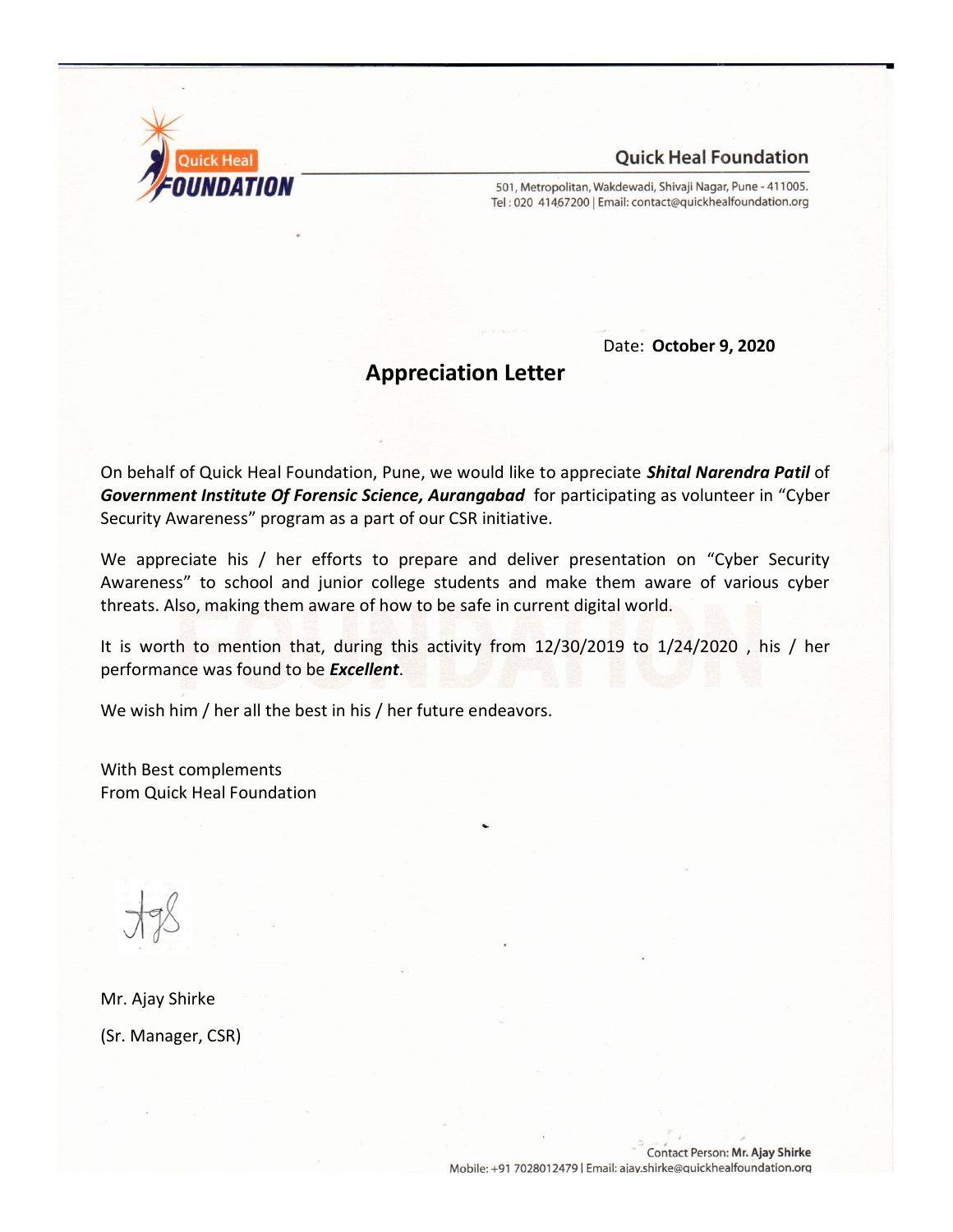

501, Metropolitan, Wakdewadi, Shivaji Nagar, Pune - 411005. Tel: 020 41467200 | Email: contact@quickhealfoundation.org

Date: **October 9, 2020**

# **Appreciation Letter**

On behalf of Quick Heal Foundation, Pune, we would like to appreciate *Komal Londhe* of *Government Institute Of Forensic Science, Aurangabad* for participating as volunteer in "Cyber Security Awareness" program as a part of our CSR initiative.

We appreciate his / her efforts to prepare and deliver presentation on "Cyber Security Awareness" to school and junior college students and make them aware of various cyber threats. Also, making them aware of how to be safe in current digital world.

It is worth to mention that, during this activity from 12/30/2019 to 1/24/2020 , his / her performance was found to be *Excellent*.

We wish him / her all the best in his / her future endeavors.

With Best complements From Quick Heal Foundation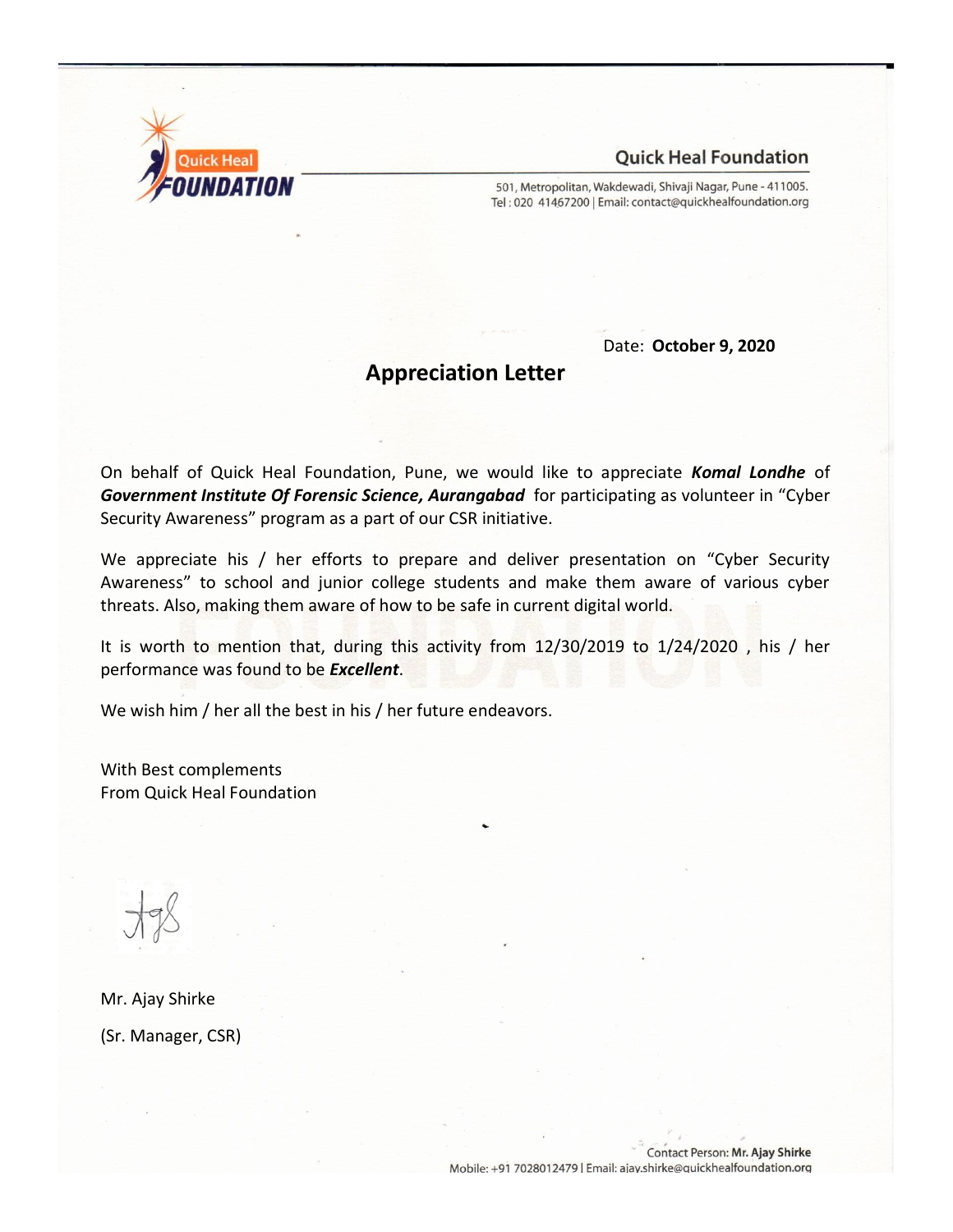

501, Metropolitan, Wakdewadi, Shivaji Nagar, Pune - 411005. Tel: 020 41467200 | Email: contact@quickhealfoundation.org

Date: **October 9, 2020**

# **Appreciation Letter**

On behalf of Quick Heal Foundation, Pune, we would like to appreciate *Dipshree Bholanath Dhande* of *Government Institute Of Forensic Science, Aurangabad* for participating as volunteer in "Cyber Security Awareness" program as a part of our CSR initiative.

We appreciate his / her efforts to prepare and deliver presentation on "Cyber Security Awareness" to school and junior college students and make them aware of various cyber threats. Also, making them aware of how to be safe in current digital world.

It is worth to mention that, during this activity from 12/30/2019 to 1/24/2020 , his / her performance was found to be *Excellent*.

We wish him / her all the best in his / her future endeavors.

With Best complements From Quick Heal Foundation

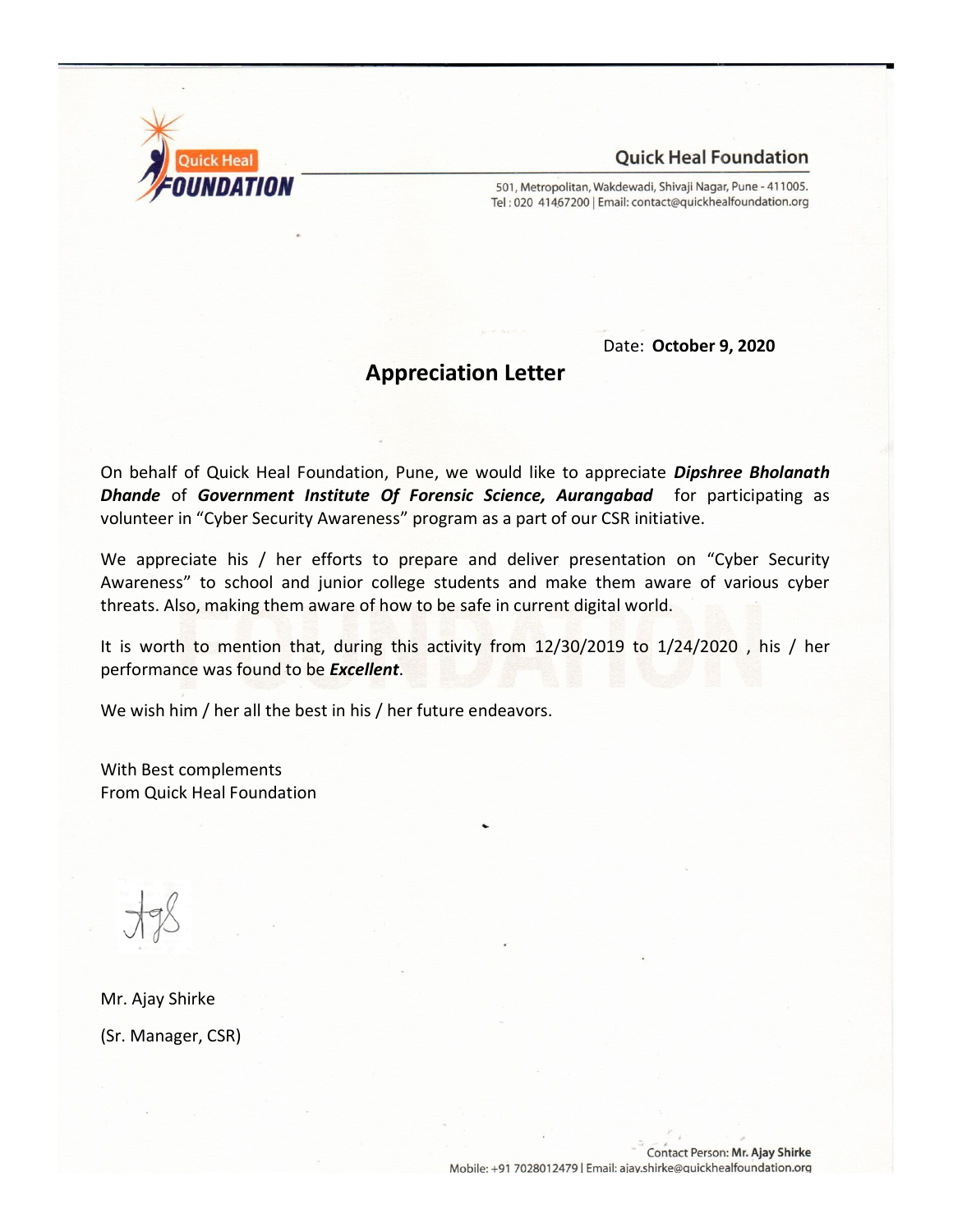

501, Metropolitan, Wakdewadi, Shivaji Nagar, Pune - 411005. Tel: 020 41467200 | Email: contact@quickhealfoundation.org

Date: **October 9, 2020**

# **Appreciation Letter**

On behalf of Quick Heal Foundation, Pune, we would like to appreciate *Mayuri Dilip Sirsat* of *Government Institute Of Forensic Science, Aurangabad* for participating as volunteer in "Cyber Security Awareness" program as a part of our CSR initiative.

We appreciate his / her efforts to prepare and deliver presentation on "Cyber Security Awareness" to school and junior college students and make them aware of various cyber threats. Also, making them aware of how to be safe in current digital world.

It is worth to mention that, during this activity from 12/30/2019 to 1/24/2020 , his / her performance was found to be *Excellent*.

We wish him / her all the best in his / her future endeavors.

With Best complements From Quick Heal Foundation

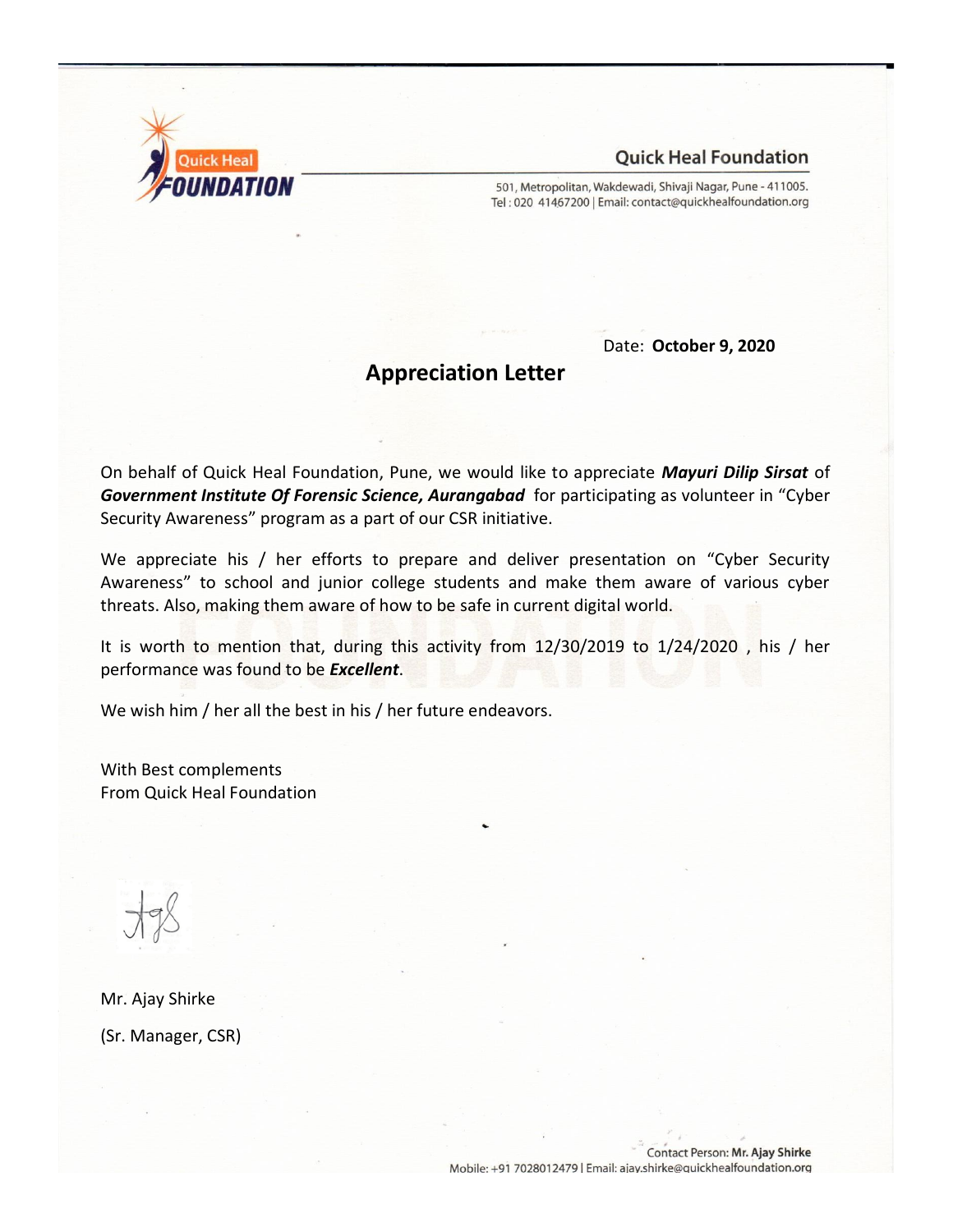

501, Metropolitan, Wakdewadi, Shivaji Nagar, Pune - 411005. Tel: 020 41467200 | Email: contact@quickhealfoundation.org

Date: **October 9, 2020**

# **Appreciation Letter**

On behalf of Quick Heal Foundation, Pune, we would like to appreciate *Sanskruti Chandrakant Raje* of *Government Institute Of Forensic Science, Aurangabad* for participating as volunteer in "Cyber Security Awareness" program as a part of our CSR initiative.

We appreciate his / her efforts to prepare and deliver presentation on "Cyber Security Awareness" to school and junior college students and make them aware of various cyber threats. Also, making them aware of how to be safe in current digital world.

It is worth to mention that, during this activity from 12/30/2019 to 1/24/2020 , his / her performance was found to be *Excellent*.

We wish him / her all the best in his / her future endeavors.

With Best complements From Quick Heal Foundation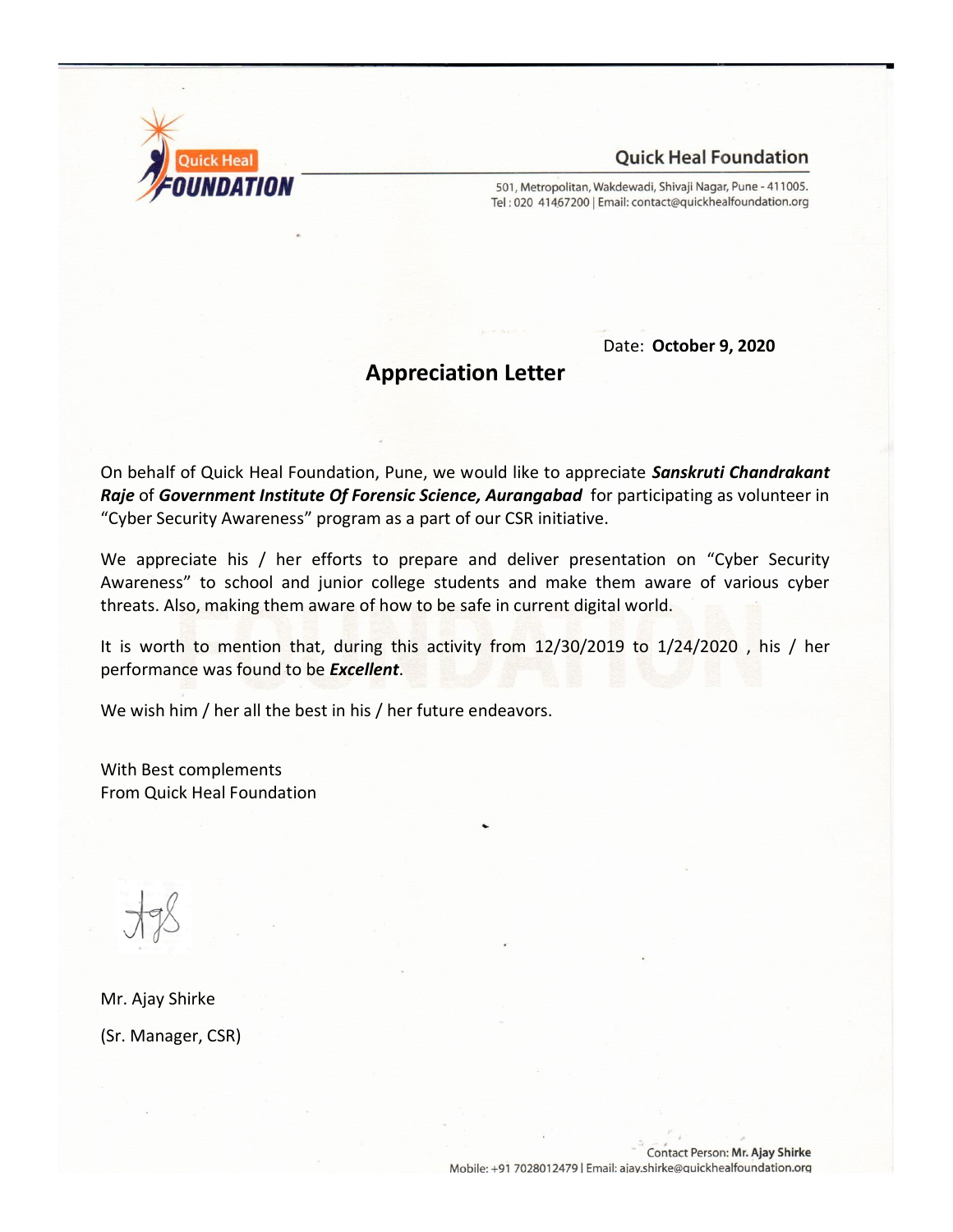

501, Metropolitan, Wakdewadi, Shivaji Nagar, Pune - 411005. Tel: 020 41467200 | Email: contact@quickhealfoundation.org

Date: **October 9, 2020**

# **Appreciation Letter**

On behalf of Quick Heal Foundation, Pune, we would like to appreciate *Prashik Sunil Bodele* of *Government Institute Of Forensic Science, Aurangabad* for participating as volunteer in "Cyber Security Awareness" program as a part of our CSR initiative.

We appreciate his / her efforts to prepare and deliver presentation on "Cyber Security Awareness" to school and junior college students and make them aware of various cyber threats. Also, making them aware of how to be safe in current digital world.

It is worth to mention that, during this activity from 12/30/2019 to 1/24/2020 , his / her performance was found to be *Excellent*.

We wish him / her all the best in his / her future endeavors.

With Best complements From Quick Heal Foundation

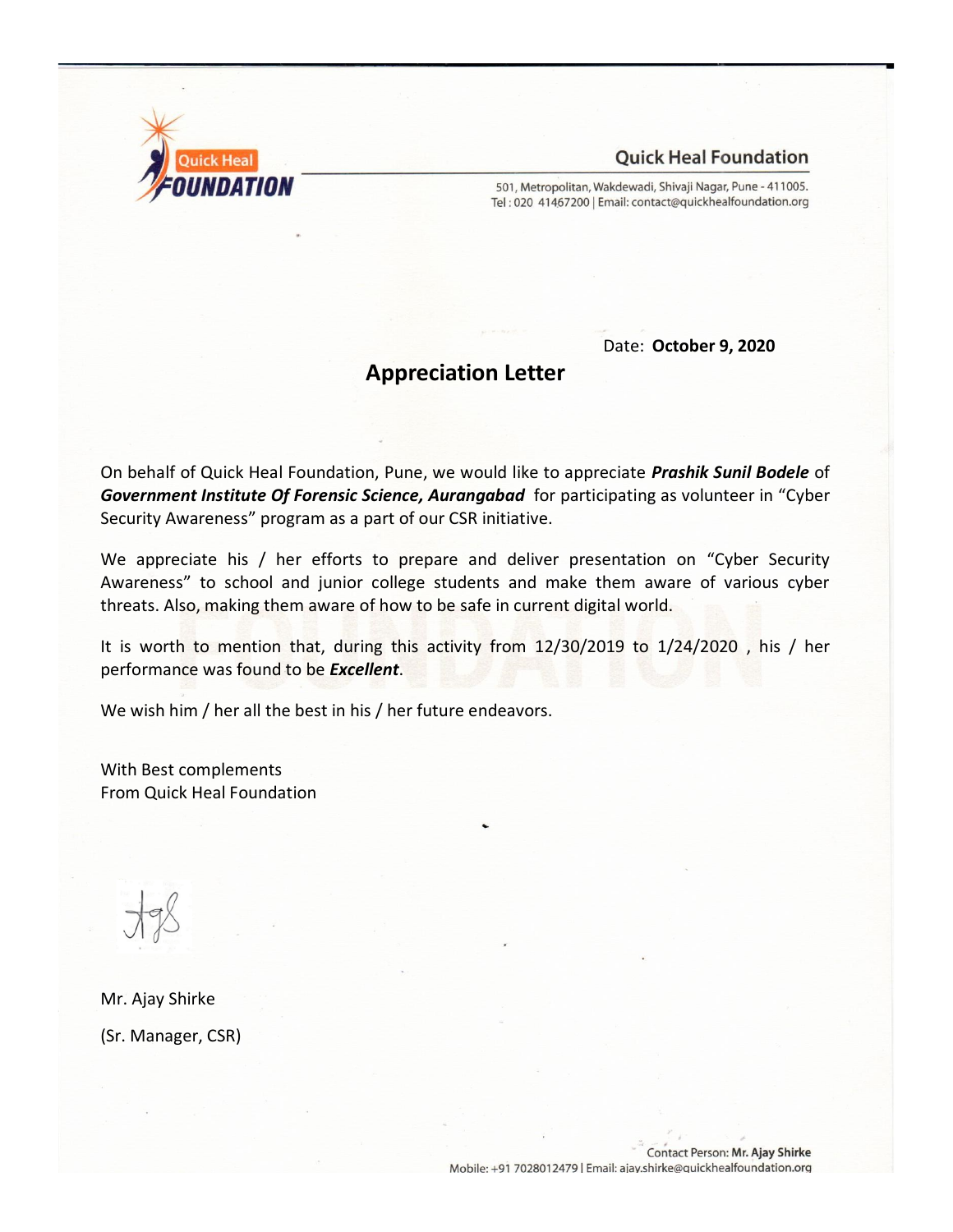

501, Metropolitan, Wakdewadi, Shivaji Nagar, Pune - 411005. Tel: 020 41467200 | Email: contact@quickhealfoundation.org

Date: **October 9, 2020**

# **Appreciation Letter**

On behalf of Quick Heal Foundation, Pune, we would like to appreciate *Sandeep Munnar Prasad* of *Government Institute Of Forensic Science, Aurangabad* for participating as volunteer in "Cyber Security Awareness" program as a part of our CSR initiative.

We appreciate his / her efforts to prepare and deliver presentation on "Cyber Security Awareness" to school and junior college students and make them aware of various cyber threats. Also, making them aware of how to be safe in current digital world.

It is worth to mention that, during this activity from 12/30/2019 to 1/24/2020 , his / her performance was found to be *Excellent*.

We wish him / her all the best in his / her future endeavors.

With Best complements From Quick Heal Foundation

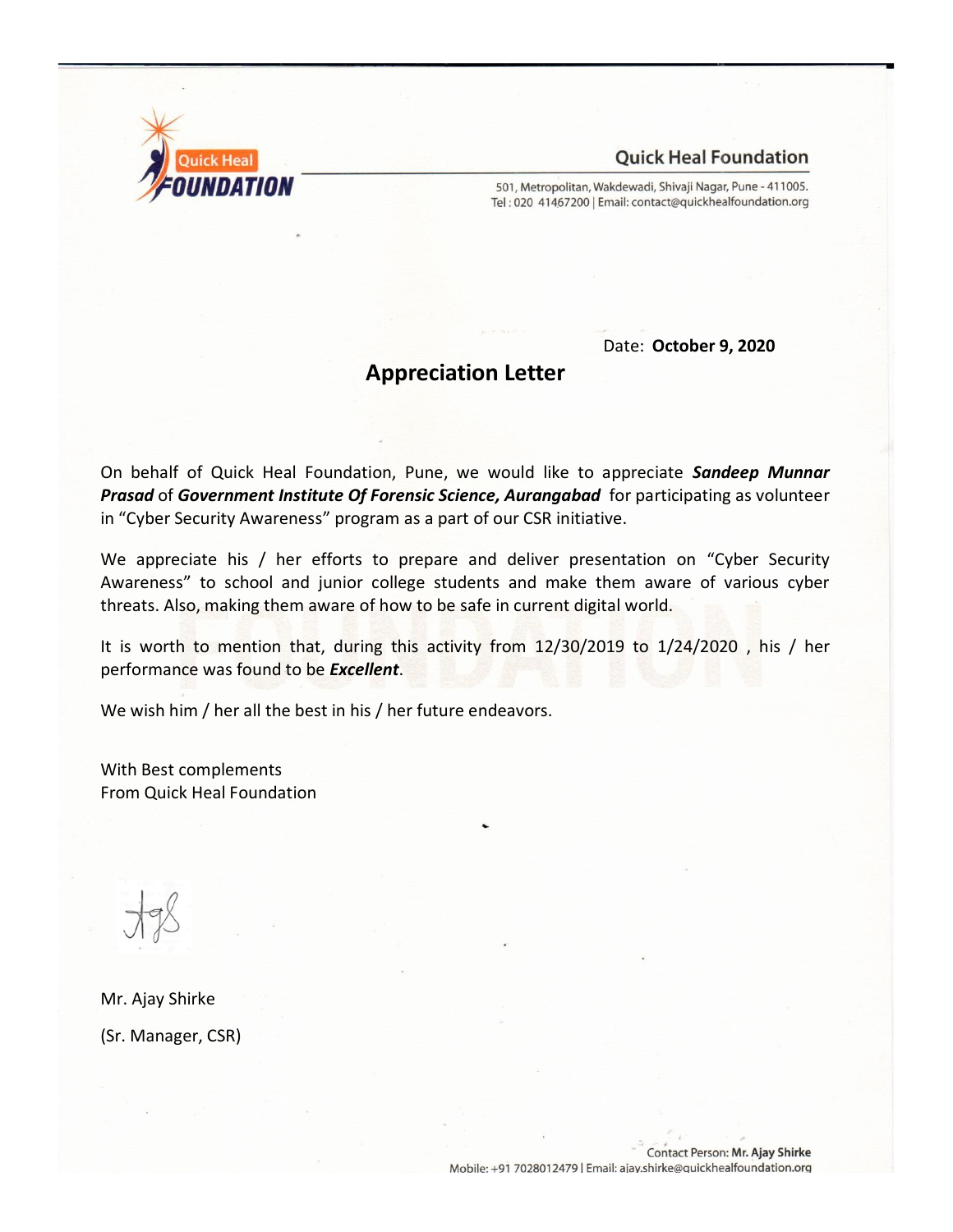

501, Metropolitan, Wakdewadi, Shivaji Nagar, Pune - 411005. Tel: 020 41467200 | Email: contact@quickhealfoundation.org

Date: **October 9, 2020**

# **Appreciation Letter**

On behalf of Quick Heal Foundation, Pune, we would like to appreciate *Pritamkumar Shrikrushna Bawane* of *Government Institute Of Forensic Science, Aurangabad* for participating as volunteer in "Cyber Security Awareness" program as a part of our CSR initiative.

We appreciate his / her efforts to prepare and deliver presentation on "Cyber Security Awareness" to school and junior college students and make them aware of various cyber threats. Also, making them aware of how to be safe in current digital world.

It is worth to mention that, during this activity from 12/30/2019 to 1/24/2020 , his / her performance was found to be *Excellent*.

We wish him / her all the best in his / her future endeavors.

With Best complements From Quick Heal Foundation

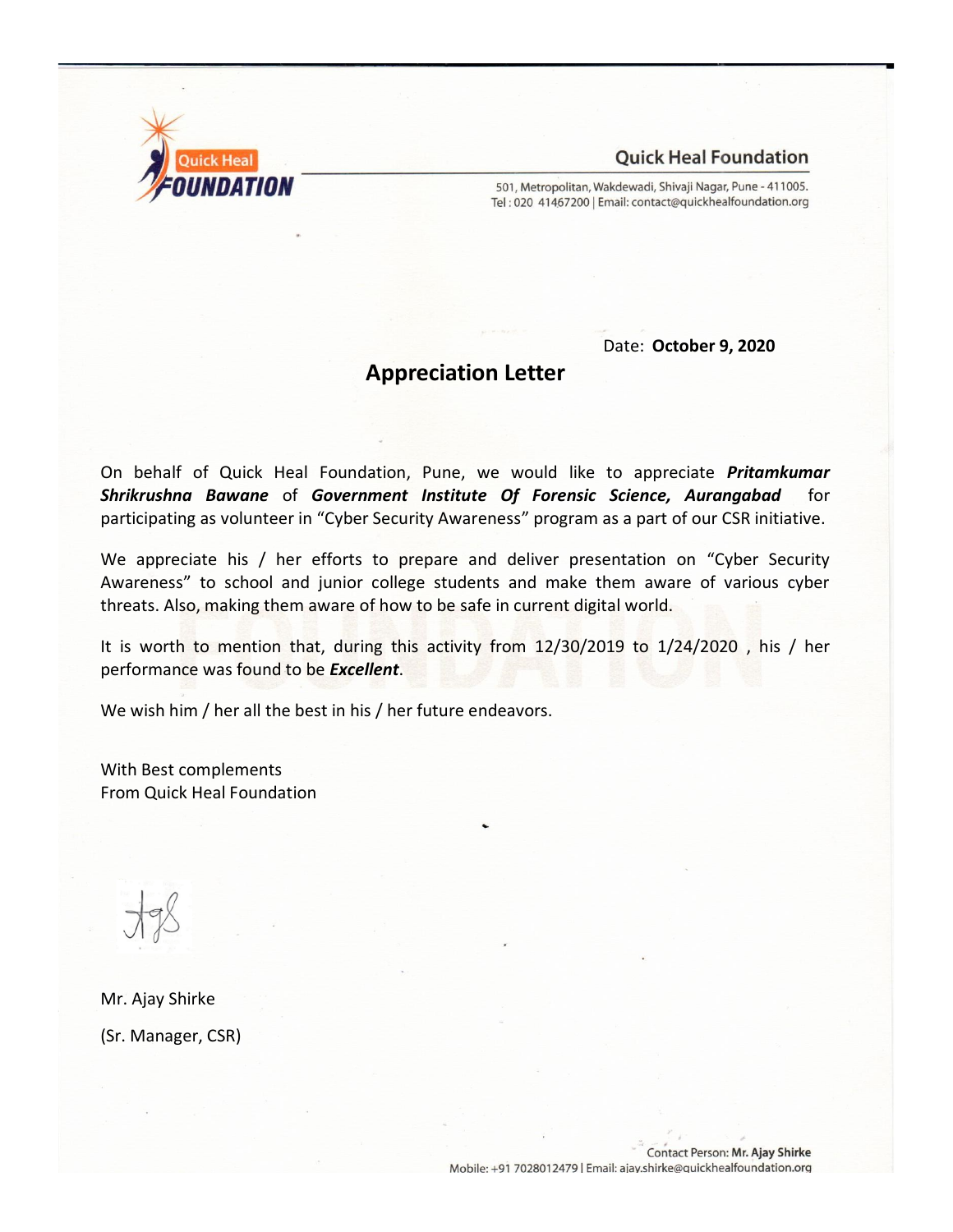

501, Metropolitan, Wakdewadi, Shivaji Nagar, Pune - 411005. Tel: 020 41467200 | Email: contact@quickhealfoundation.org

Date: **October 9, 2020**

# **Appreciation Letter**

On behalf of Quick Heal Foundation, Pune, we would like to appreciate *Akanksha Ananta Jaybhaye* of *Government Institute Of Forensic Science, Aurangabad* for participating as volunteer in "Cyber Security Awareness" program as a part of our CSR initiative.

We appreciate his / her efforts to prepare and deliver presentation on "Cyber Security Awareness" to school and junior college students and make them aware of various cyber threats. Also, making them aware of how to be safe in current digital world.

It is worth to mention that, during this activity from 12/30/2019 to 1/24/2020 , his / her performance was found to be *Excellent*.

We wish him / her all the best in his / her future endeavors.

With Best complements From Quick Heal Foundation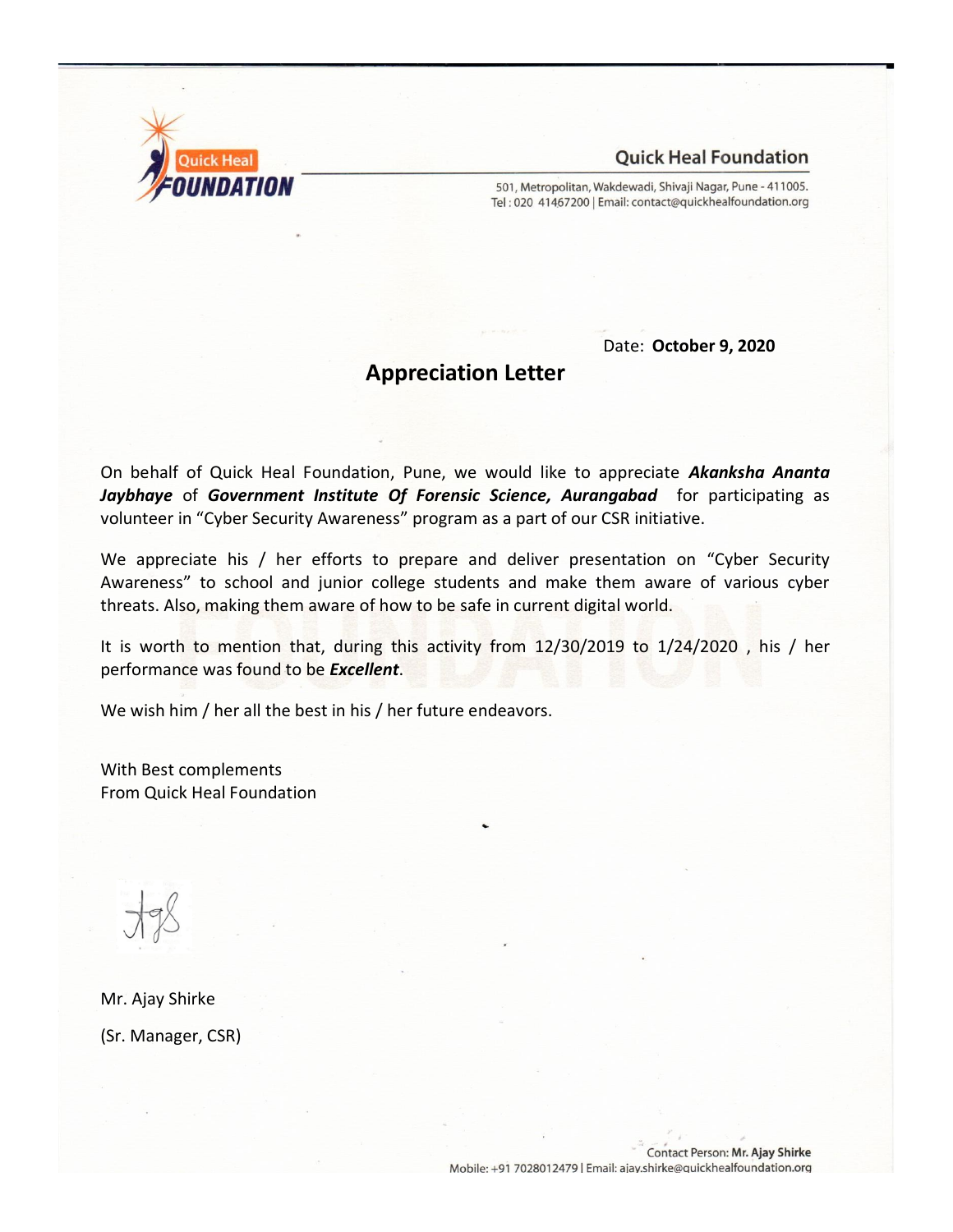

501, Metropolitan, Wakdewadi, Shivaji Nagar, Pune - 411005. Tel: 020 41467200 | Email: contact@quickhealfoundation.org

Date: **October 9, 2020**

# **Appreciation Letter**

On behalf of Quick Heal Foundation, Pune, we would like to appreciate *Rasika Ashok Choudhari* of *Government Institute Of Forensic Science, Aurangabad* for participating as volunteer in "Cyber Security Awareness" program as a part of our CSR initiative.

We appreciate his / her efforts to prepare and deliver presentation on "Cyber Security Awareness" to school and junior college students and make them aware of various cyber threats. Also, making them aware of how to be safe in current digital world.

It is worth to mention that, during this activity from 12/30/2019 to 1/24/2020 , his / her performance was found to be *Excellent*.

We wish him / her all the best in his / her future endeavors.

With Best complements From Quick Heal Foundation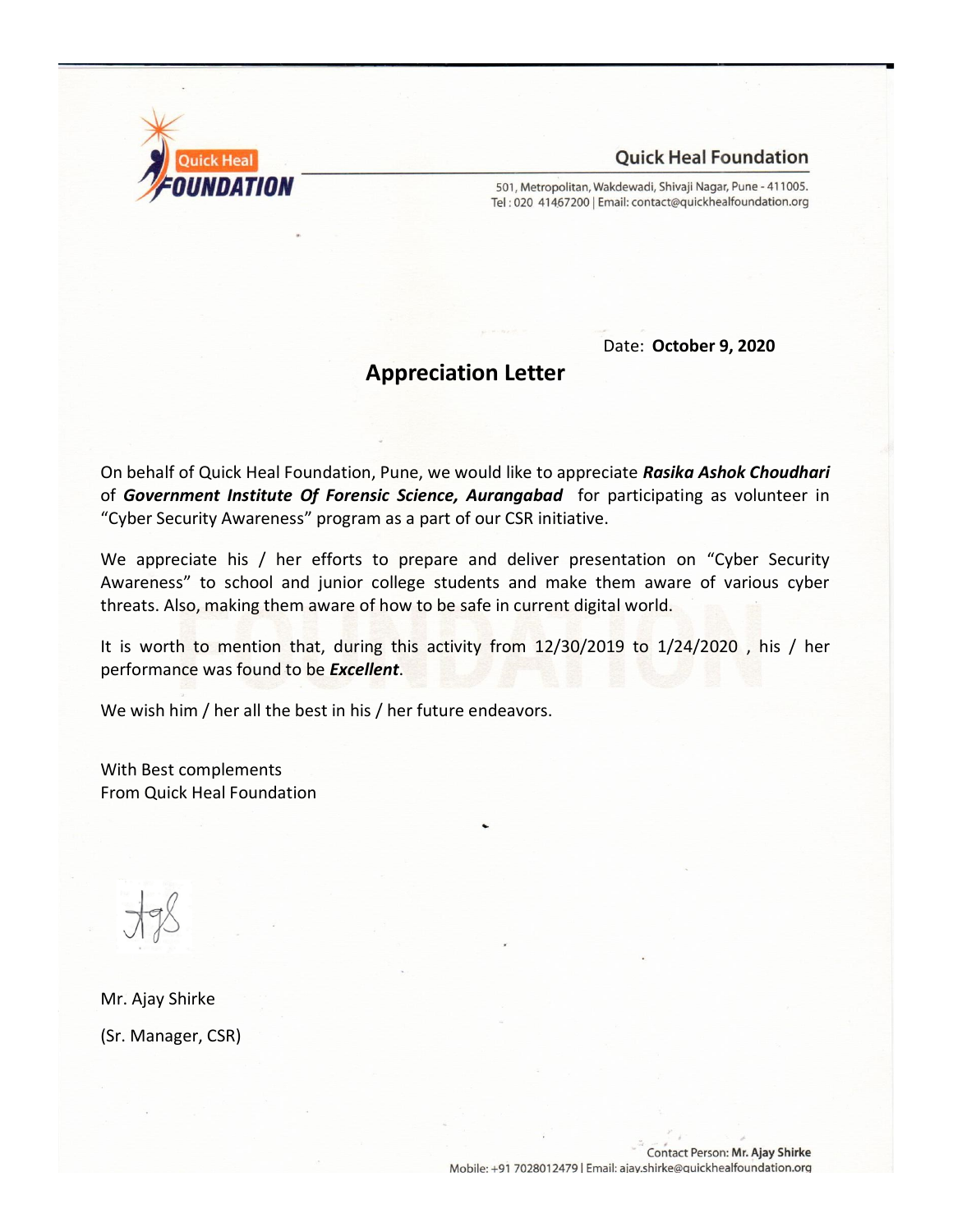

501, Metropolitan, Wakdewadi, Shivaji Nagar, Pune - 411005. Tel: 020 41467200 | Email: contact@quickhealfoundation.org

Date: **October 9, 2020**

# **Appreciation Letter**

On behalf of Quick Heal Foundation, Pune, we would like to appreciate *Sonali Sitaram Ilhe* of *Government Institute Of Forensic Science, Aurangabad* for participating as volunteer in "Cyber Security Awareness" program as a part of our CSR initiative.

We appreciate his / her efforts to prepare and deliver presentation on "Cyber Security Awareness" to school and junior college students and make them aware of various cyber threats. Also, making them aware of how to be safe in current digital world.

It is worth to mention that, during this activity from 12/30/2019 to 1/24/2020 , his / her performance was found to be *Excellent*.

We wish him / her all the best in his / her future endeavors.

With Best complements From Quick Heal Foundation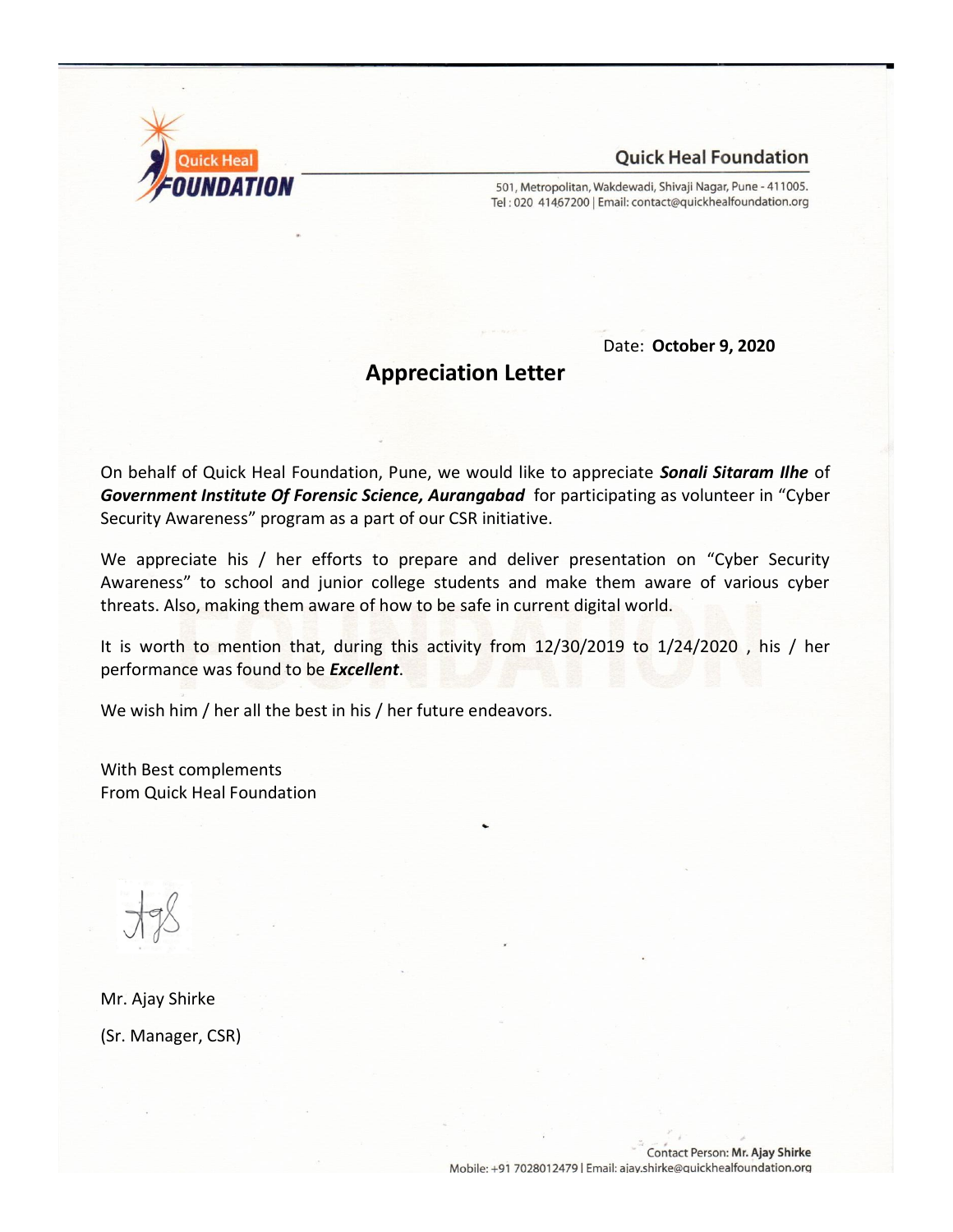

501, Metropolitan, Wakdewadi, Shivaji Nagar, Pune - 411005. Tel: 020 41467200 | Email: contact@quickhealfoundation.org

Date: **October 9, 2020**

# **Appreciation Letter**

On behalf of Quick Heal Foundation, Pune, we would like to appreciate *Ketki Purshottam Ghodke* of *Government Institute Of Forensic Science, Aurangabad* for participating as volunteer in "Cyber Security Awareness" program as a part of our CSR initiative.

We appreciate his / her efforts to prepare and deliver presentation on "Cyber Security Awareness" to school and junior college students and make them aware of various cyber threats. Also, making them aware of how to be safe in current digital world.

It is worth to mention that, during this activity from 12/30/2019 to 1/24/2020 , his / her performance was found to be *Excellent*.

We wish him / her all the best in his / her future endeavors.

With Best complements From Quick Heal Foundation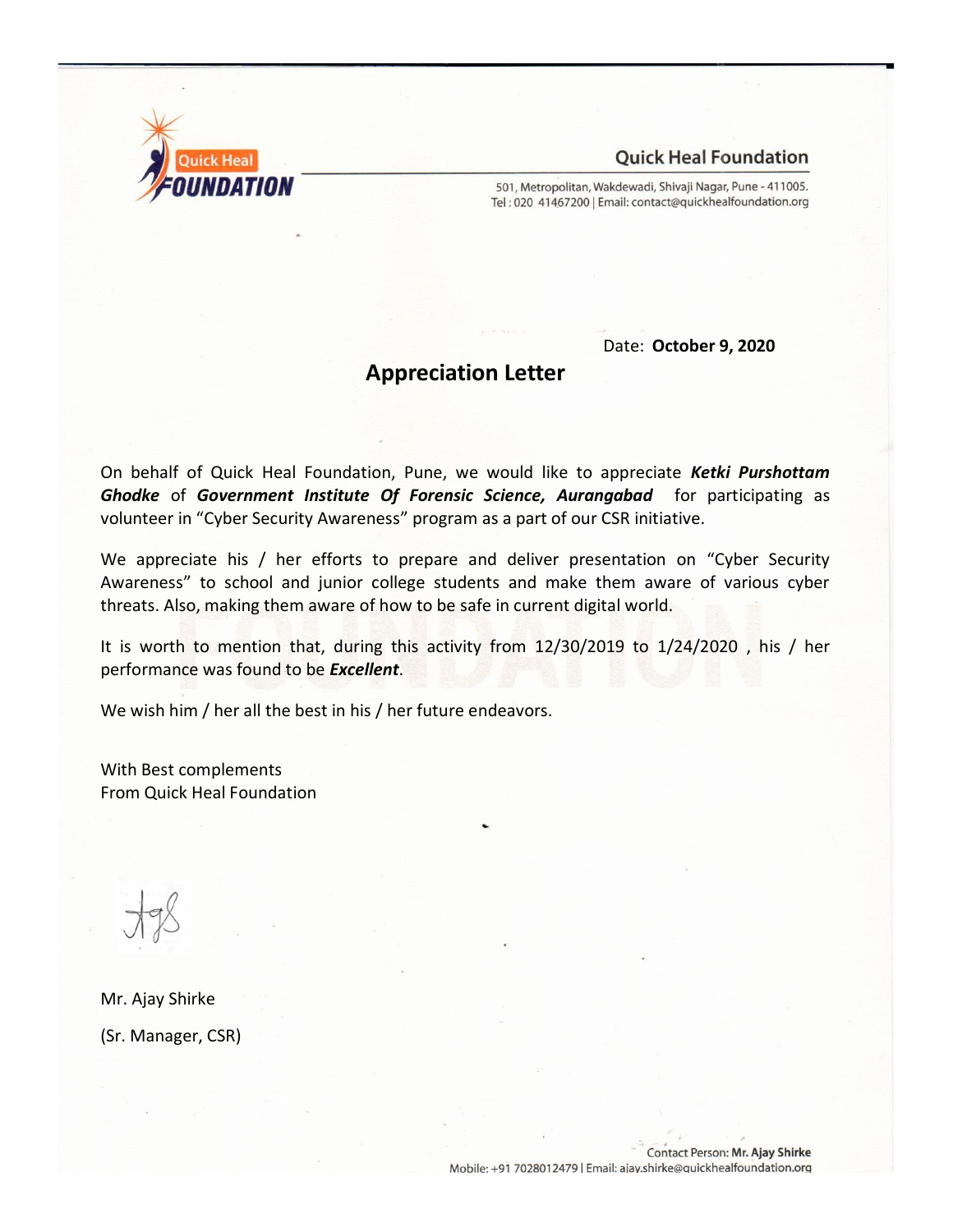

501, Metropolitan, Wakdewadi, Shivaji Nagar, Pune - 411005. Tel: 020 41467200 | Email: contact@quickhealfoundation.org

Date: **October 9, 2020**

# **Appreciation Letter**

On behalf of Quick Heal Foundation, Pune, we would like to appreciate *Sheetal Shankar Mahire* of *Government Institute Of Forensic Science, Aurangabad* for participating as volunteer in "Cyber Security Awareness" program as a part of our CSR initiative.

We appreciate his / her efforts to prepare and deliver presentation on "Cyber Security Awareness" to school and junior college students and make them aware of various cyber threats. Also, making them aware of how to be safe in current digital world.

It is worth to mention that, during this activity from 12/30/2019 to 1/24/2020 , his / her performance was found to be *Excellent*.

We wish him / her all the best in his / her future endeavors.

With Best complements From Quick Heal Foundation

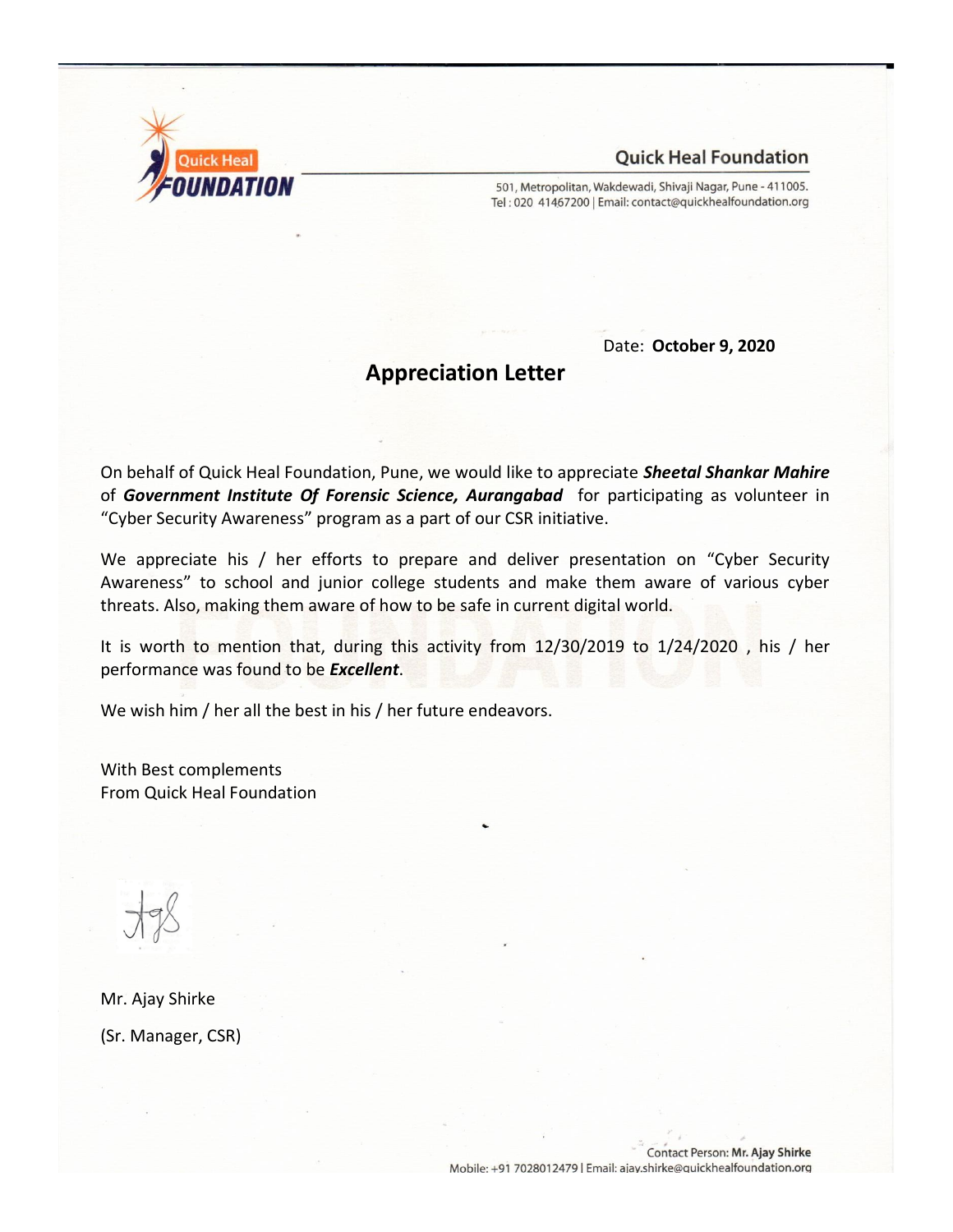

501, Metropolitan, Wakdewadi, Shivaji Nagar, Pune - 411005. Tel: 020 41467200 | Email: contact@quickhealfoundation.org

Date: **October 9, 2020**

# **Appreciation Letter**

On behalf of Quick Heal Foundation, Pune, we would like to appreciate *Rohit Vishwasrao Gavande* of *Government Institute Of Forensic Science, Aurangabad* for participating as volunteer in "Cyber Security Awareness" program as a part of our CSR initiative.

We appreciate his / her efforts to prepare and deliver presentation on "Cyber Security Awareness" to school and junior college students and make them aware of various cyber threats. Also, making them aware of how to be safe in current digital world.

It is worth to mention that, during this activity from 12/30/2019 to 1/24/2020 , his / her performance was found to be *Excellent*.

We wish him / her all the best in his / her future endeavors.

With Best complements From Quick Heal Foundation

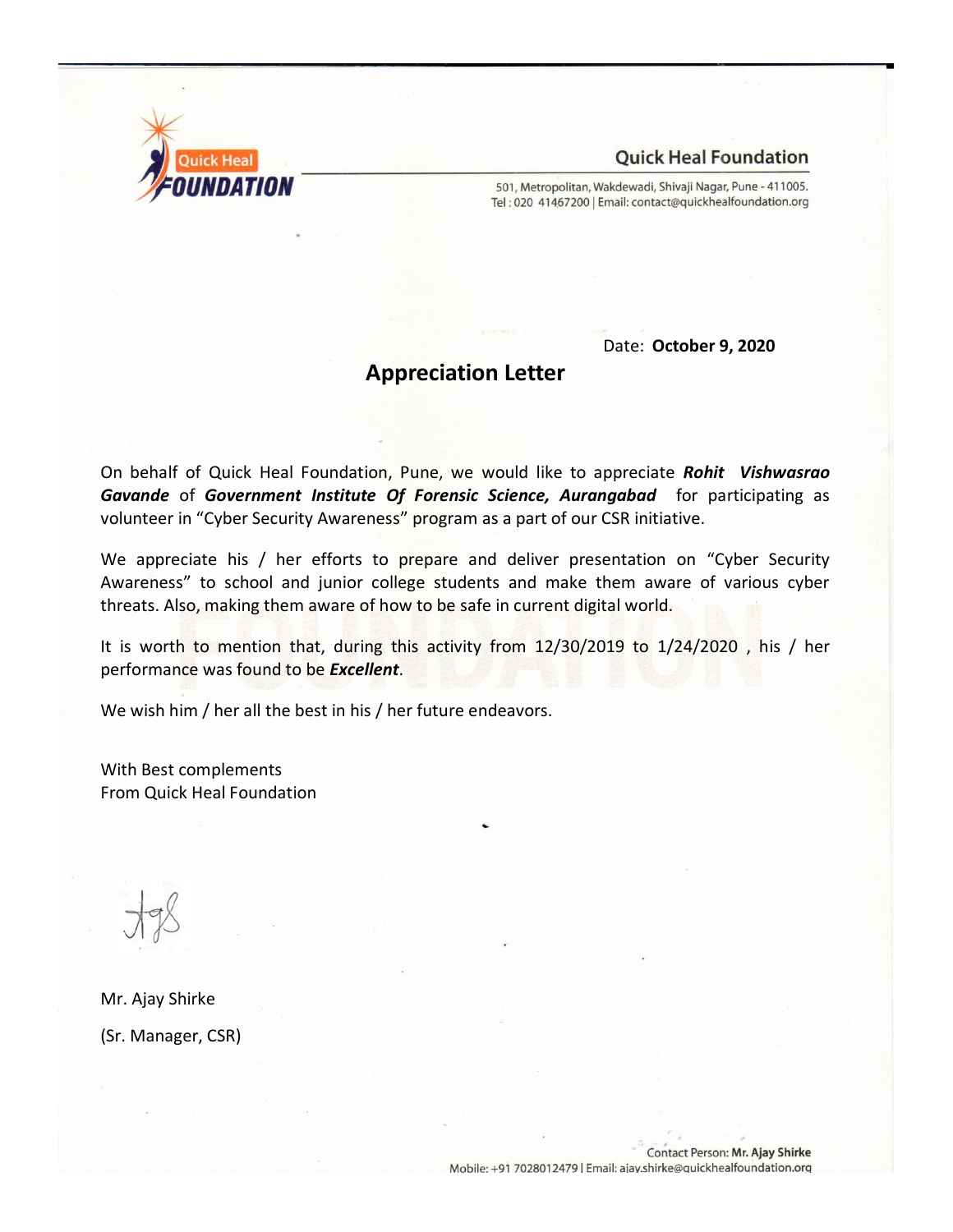

501, Metropolitan, Wakdewadi, Shivaji Nagar, Pune - 411005. Tel: 020 41467200 | Email: contact@quickhealfoundation.org

Date: **October 9, 2020**

# **Appreciation Letter**

On behalf of Quick Heal Foundation, Pune, we would like to appreciate *Sanket Ramsing Dongre* of *Government Institute Of Forensic Science, Aurangabad* for participating as volunteer in "Cyber Security Awareness" program as a part of our CSR initiative.

We appreciate his / her efforts to prepare and deliver presentation on "Cyber Security Awareness" to school and junior college students and make them aware of various cyber threats. Also, making them aware of how to be safe in current digital world.

It is worth to mention that, during this activity from 12/30/2019 to 1/24/2020 , his / her performance was found to be *Excellent*.

We wish him / her all the best in his / her future endeavors.

With Best complements From Quick Heal Foundation

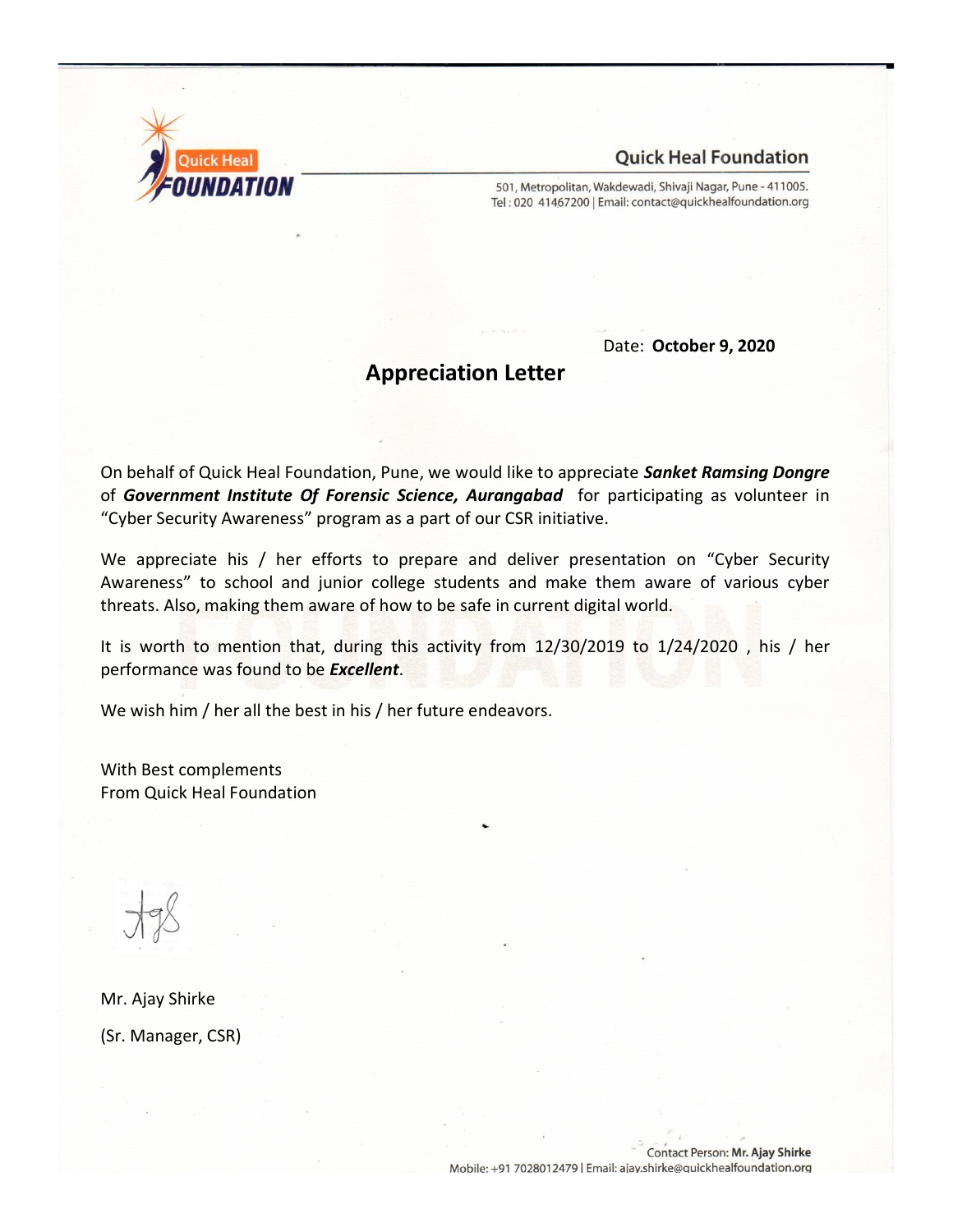

501, Metropolitan, Wakdewadi, Shivaji Nagar, Pune - 411005. Tel: 020 41467200 | Email: contact@quickhealfoundation.org

Date: **October 9, 2020**

# **Appreciation Letter**

On behalf of Quick Heal Foundation, Pune, we would like to appreciate *Dhanvanthri Konasagaram Chippagi* of *Government Institute Of Forensic Science, Aurangabad* for participating as volunteer in "Cyber Security Awareness" program as a part of our CSR initiative.

We appreciate his / her efforts to prepare and deliver presentation on "Cyber Security Awareness" to school and junior college students and make them aware of various cyber threats. Also, making them aware of how to be safe in current digital world.

It is worth to mention that, during this activity from 12/30/2019 to 1/24/2020 , his / her performance was found to be *Excellent*.

We wish him / her all the best in his / her future endeavors.

With Best complements From Quick Heal Foundation

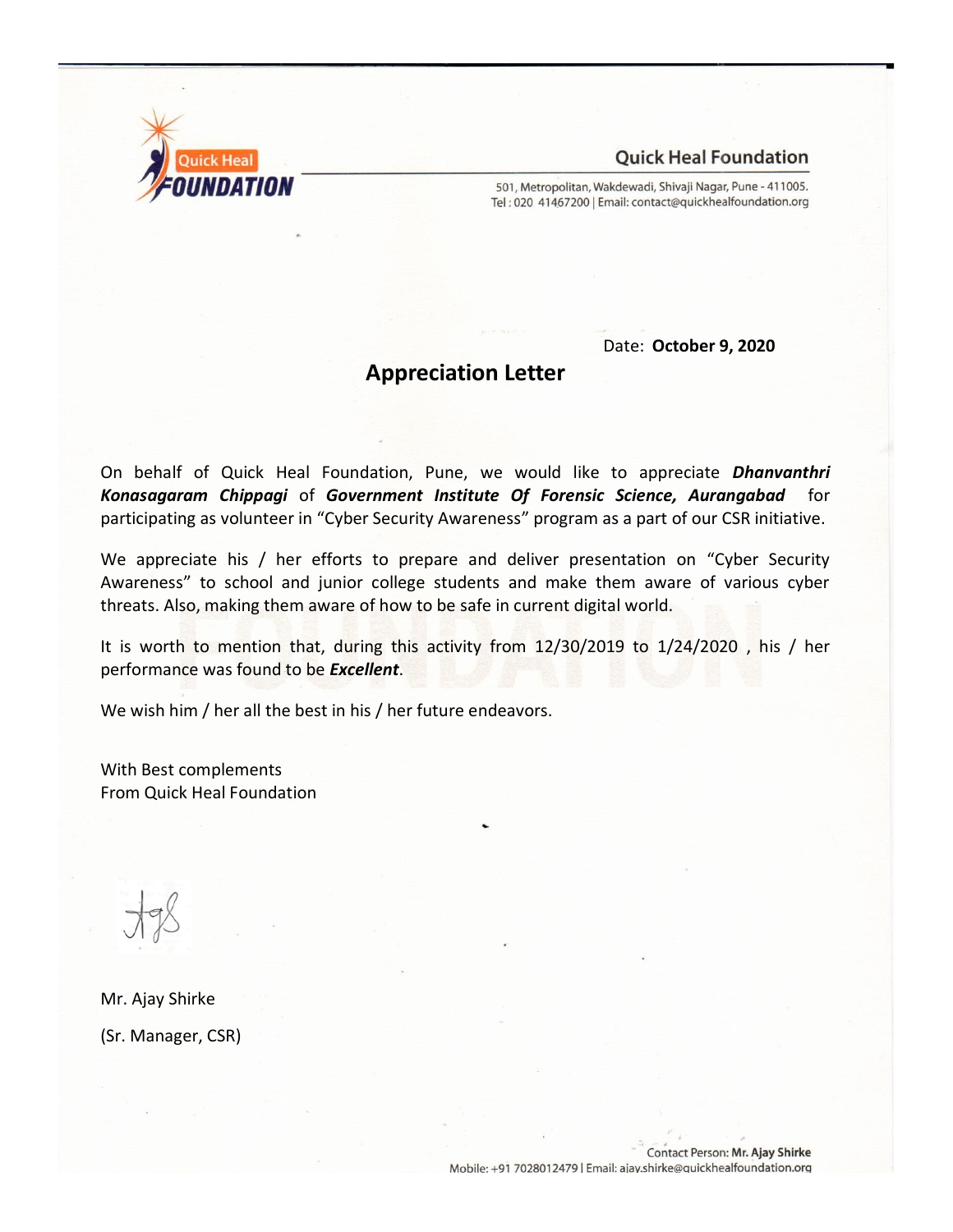

501, Metropolitan, Wakdewadi, Shivaji Nagar, Pune - 411005. Tel: 020 41467200 | Email: contact@quickhealfoundation.org

Date: **October 9, 2020**

# **Appreciation Letter**

On behalf of Quick Heal Foundation, Pune, we would like to appreciate *Someshkumar Sessa* of *Government Institute Of Forensic Science, Aurangabad* for participating as volunteer in "Cyber Security Awareness" program as a part of our CSR initiative.

We appreciate his / her efforts to prepare and deliver presentation on "Cyber Security Awareness" to school and junior college students and make them aware of various cyber threats. Also, making them aware of how to be safe in current digital world.

It is worth to mention that, during this activity from 12/30/2019 to 1/24/2020 , his / her performance was found to be *Excellent*.

We wish him / her all the best in his / her future endeavors.

With Best complements From Quick Heal Foundation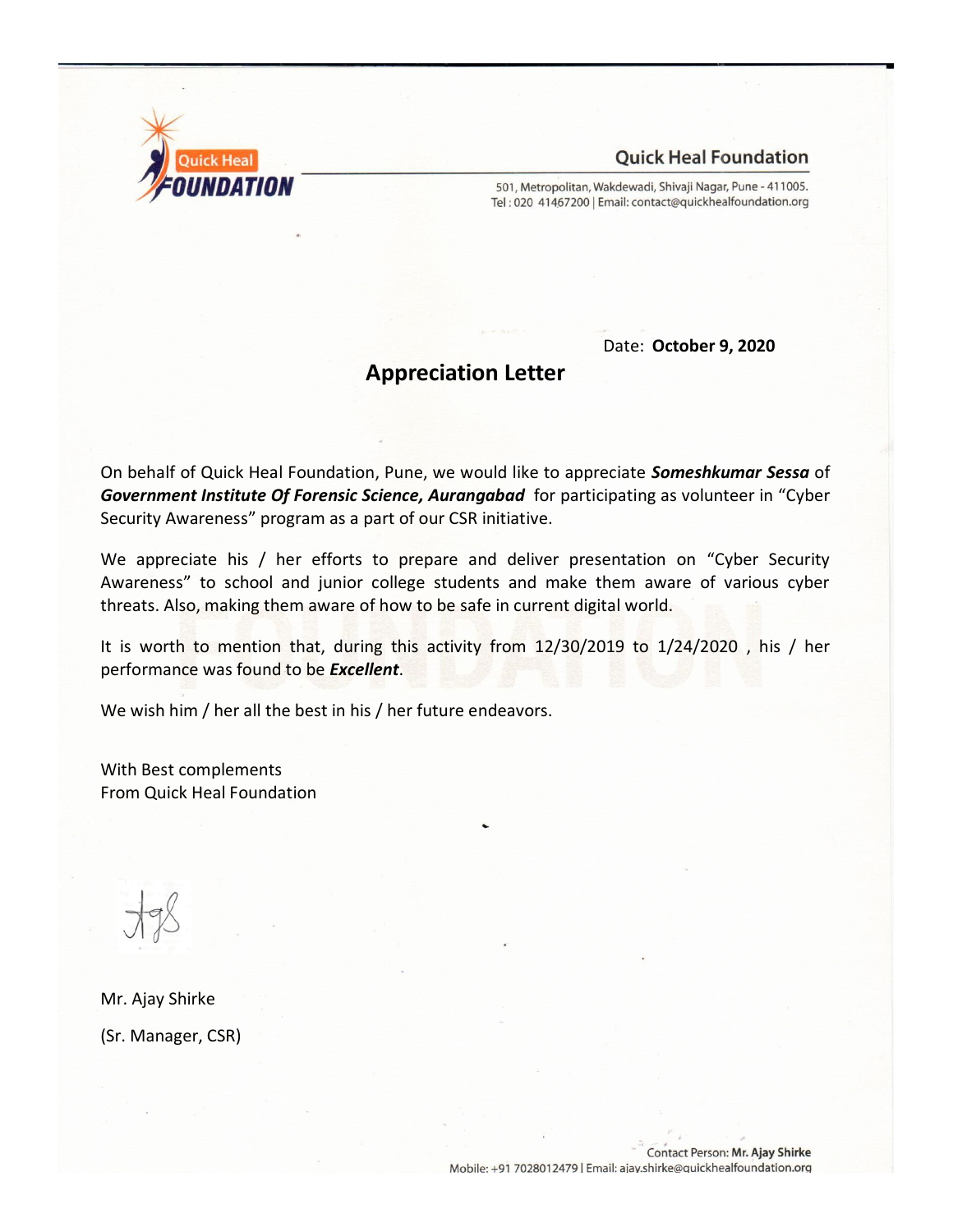

501, Metropolitan, Wakdewadi, Shivaji Nagar, Pune - 411005. Tel: 020 41467200 | Email: contact@quickhealfoundation.org

Date: **October 9, 2020**

# **Appreciation Letter**

On behalf of Quick Heal Foundation, Pune, we would like to appreciate *Yogita Vijay Chopade* of *Government Institute Of Forensic Science, Aurangabad* for participating as volunteer in "Cyber Security Awareness" program as a part of our CSR initiative.

We appreciate his / her efforts to prepare and deliver presentation on "Cyber Security Awareness" to school and junior college students and make them aware of various cyber threats. Also, making them aware of how to be safe in current digital world.

It is worth to mention that, during this activity from 12/30/2019 to 1/24/2020 , his / her performance was found to be *Excellent*.

We wish him / her all the best in his / her future endeavors.

With Best complements From Quick Heal Foundation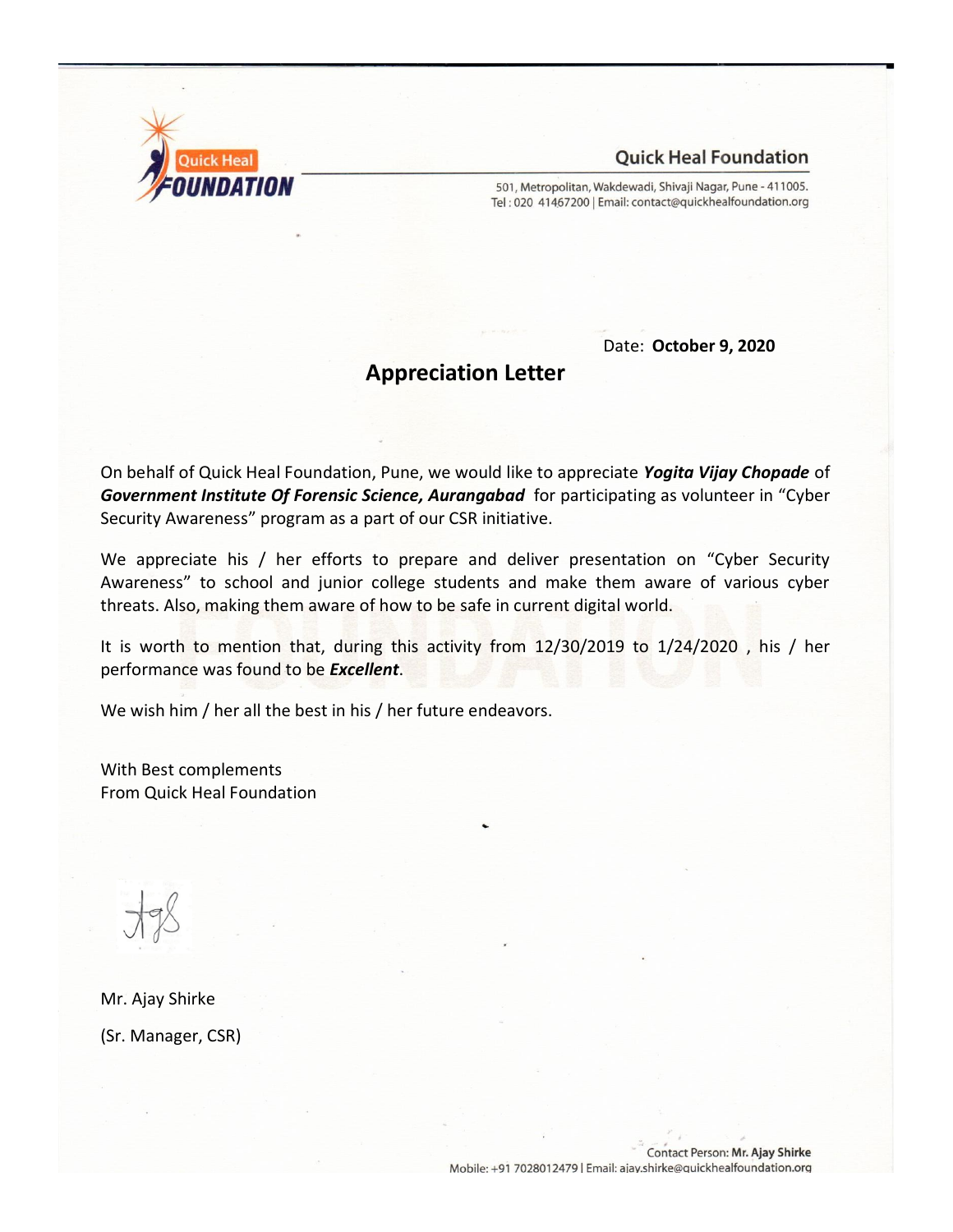

501, Metropolitan, Wakdewadi, Shivaji Nagar, Pune - 411005. Tel: 020 41467200 | Email: contact@quickhealfoundation.org

Date: **October 9, 2020**

# **Appreciation Letter**

On behalf of Quick Heal Foundation, Pune, we would like to appreciate *Premjeet Gangadhar Wagh* of *Government Institute Of Forensic Science, Aurangabad* for participating as volunteer in "Cyber Security Awareness" program as a part of our CSR initiative.

We appreciate his / her efforts to prepare and deliver presentation on "Cyber Security Awareness" to school and junior college students and make them aware of various cyber threats. Also, making them aware of how to be safe in current digital world.

It is worth to mention that, during this activity from 12/30/2019 to 1/24/2020 , his / her performance was found to be *Excellent*.

We wish him / her all the best in his / her future endeavors.

With Best complements From Quick Heal Foundation